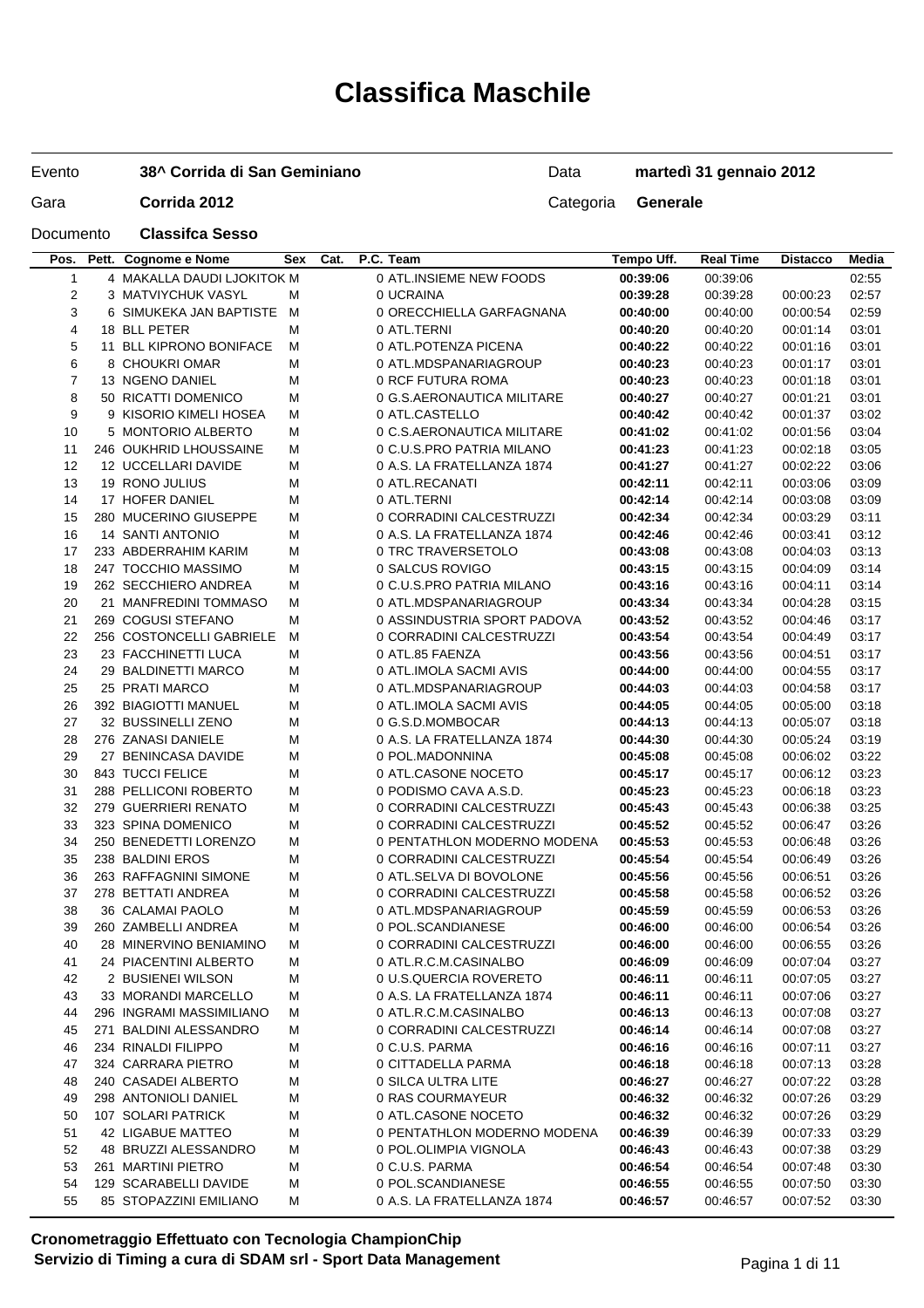Data **martedì 31 gennaio 2012**

Gara **Corrida 2012** Categoria **Generale** 

### Documento **Classifca Sesso**

| 56  | 258 RIZZELLO ROCCO       | м      | 0 A.S. LA FRATELLANZA 1874     | 00:47:01 | 00:47:01 | 00:07:55             | 03:31 |
|-----|--------------------------|--------|--------------------------------|----------|----------|----------------------|-------|
| 57  | 300 BORGONOVI MANUEL     | м      | 0 ATL.RIGOLETTO                | 00:47:03 | 00:47:03 | 00:07:57             | 03:31 |
| 58  | 239 TAMASSIA RICCARDO    | M      | 0 A.S. LA FRATELLANZA 1874     | 00:47:08 | 00:47:08 | 00:08:03             | 03:31 |
| 59  | 268 MAGNANI MATTIA       | M      | 0 FORREST GROUP PARMA          | 00:47:20 | 00:47:20 | 00:08:15             | 03:32 |
| 60  | 45 MANNI FABRIZIO        | М      | 0 POL.SPILAMBERTESE            | 00:47:25 | 00:47:25 | 00:08:19             | 03:33 |
| 61  | 760 STANZANI NIKI        | M      | 0 ATL.C.L.F. GABBI             | 00:47:32 | 00:47:32 | 00:08:27             | 03:33 |
| 62  | 49 BERTONI EUGENIO       | M      | 0 A.S. LA FRATELLANZA 1874     | 00:47:33 | 00:47:33 | 00:08:28             | 03:33 |
| 63  | 289 FIORINI ALESSANDRO   | м      | 0 ATL.INSIEME NEW FOODS        | 00:47:39 | 00:47:39 | 00:08:33             | 03:34 |
| 64  | 757 COSTI CLAUDIO        | M      | 0 ATL.CASTELNUOVO MONTI        | 00:47:53 | 00:47:53 | 00:08:47             | 03:35 |
| 65  | 51 TERZONI FABIO         | M      | 0 C.U.S. PARMA                 | 00:48:05 | 00:48:05 | 00:09:00             | 03:36 |
| 66  | 294 GENTILE MAURIZIO     | м      | 0 A.S. LA FRATELLANZA 1874     | 00:48:09 | 00:48:09 | 00:09:03             | 03:36 |
| 67  | 52 GOZZOLI LUCA          | M      | 0 A.S. LA FRATELLANZA 1874     | 00:48:10 | 00:48:10 | 00:09:05             | 03:36 |
| 68  | 264 NADALI MICHELE       | M      | 0 ATL.SELVA DI BOVOLONE        | 00:48:22 | 00:48:22 | 00:09:16             | 03:37 |
| 69  | 290 VOLPI SAMUEL         | м      | 0 ATL.INSIEME NEW FOODS        | 00:48:26 | 00:48:26 | 00:09:21             | 03:37 |
| 70  | 321 FIORELLA LEONARDO    | M      | 0 FOOTWORKS SPORTING TEAM      | 00:48:33 | 00:48:33 | 00:09:27             | 03:38 |
| 71  | 299 BRUSTOLON DANILO     | M      | 0 G.S.ROATA CHIUSANI           | 00:48:33 | 00:48:33 | 00:09:27             | 03:38 |
| 72  | 79 MAZZI GIANLUCA        | М      | 0 SOC.SPORTIVA LA PATRIA 1879  | 00:48:34 | 00:48:34 | 00:09:28             | 03:38 |
| 73  | 66 BIANCHINI ELIA        | M      | 0 SINTOFARM GUASTALLA          | 00:48:37 | 00:48:37 | 00:09:31             | 03:38 |
| 74  | 57 BARALDINI STEFANO     | м      | 0 A.S. LA FRATELLANZA 1874     | 00:48:37 | 00:48:37 | 00:09:31             | 03:38 |
| 75  | 411 BIANCHI ALESSANDRO   | м      | 0 ATL.FRIGNANO                 | 00:48:48 | 00:48:48 | 00:09:42             | 03:39 |
| 76  | 751 BROZ WERNER          | M      | 0 G.P.VIRGILIANO               | 00:48:54 | 00:48:54 | 00:09:49             | 03:39 |
| 77  | 295 MURA GEMINIANO       |        | 0 ATL.R.C.M.CASINALBO          | 00:48:56 | 00:48:56 |                      | 03:39 |
| 78  | 120 SLALTER ROELAND      | M<br>м | 0 POL.SAN DAMASO               | 00:48:58 | 00:48:58 | 00:09:51<br>00:09:53 | 03:40 |
|     |                          |        | 0 ATL.C.L.F. GABBI             |          |          |                      |       |
| 79  | 228 TONI MICHELE         | М      |                                | 00:49:02 | 00:49:02 | 00:09:56             | 03:40 |
| 80  | 64 GIUTTARI GIANLUCA     | м      | 0 POL.OLIMPIA VIGNOLA          | 00:49:05 | 00:49:05 | 00:10:00             | 03:40 |
| 81  | 54 STRADI GIANLUCA       | М      | 0 POL.MADONNINA                | 00:49:07 | 00:49:07 | 00:10:02             | 03:40 |
| 82  | 91 ERBOGASTO SALVATORE M |        | 0 G.S.D.MOMBOCAR               | 00:49:11 | 00:49:11 | 00:10:05             | 03:41 |
| 83  | 841 PIGNATTI GILBERTO    | м      | 0 VICTORIA S.AGATA             | 00:49:18 | 00:49:18 | 00:10:12             | 03:41 |
| 84  | 58 BENEVENTI FABIO       | м      | 0 POD.CITTANOVA                | 00:49:18 | 00:49:18 | 00:10:13             | 03:41 |
| 85  | 266 LABARBERA GABRIELE   | M      | 0 ATL.MDSPANARIAGROUP          | 00:49:19 | 00:49:19 | 00:10:14             | 03:41 |
| 86  | 72 QUATTRINI GIUSEPPE    | м      | 0 ACQUADELA BOLOGNA            | 00:49:22 | 00:49:22 | 00:10:16             | 03:41 |
| 87  | 596 VALICELLA ALFONSO    | М      | 0 PRISMA SPEDIZIONI VR         | 00:49:25 | 00:49:25 | 00:10:19             | 03:42 |
| 88  | 65 MARIOTTI CRISTIAN     | M      | 0 ACQUADELA BOLOGNA            | 00:49:26 | 00:49:26 | 00:10:21             | 03:42 |
| 89  | 160 CAMPADELLI VALERIO   | м      | 0 ACQUADELA BOLOGNA            | 00:49:28 | 00:49:28 | 00:10:22             | 03:42 |
| 90  | 74 SENATORE LUCA         | м      | 0 POL.MADONNINA                | 00:49:31 | 00:49:31 | 00:10:26             | 03:42 |
| 91  | 78 CALZA LORENZO         | M      | 0 POL.NONANTOLA                | 00:49:32 | 00:49:32 | 00:10:27             | 03:42 |
| 92  | 76 CAMPANI LORENZO       | м      | 0 CORRADINI CALCESTRUZZI       | 00:49:33 | 00:49:33 | 00:10:28             | 03:42 |
| 93  | 59 LOSI GABRIELE         | м      | 0 QUELLI DI NOVI ANESER        | 00:49:35 | 00:49:35 | 00:10:30             | 03:42 |
| 94  | 114 CARNEVALI PAOLO      | M      | 0 POD.RUBIERESE                | 00:49:47 | 00:49:47 | 00:10:42             | 03:43 |
| 95  | 61 BASCHIERI STEFANO     | М      | 0 A.S. LA FRATELLANZA 1874     | 00:49:56 | 00:49:56 | 00:10:51             | 03:44 |
| 96  | 93 CAVAZZONI MAURIZIO    | М      | 0 G.S.BANCA POP.EMILIA ROMAGNA | 00:50:11 | 00:50:11 | 00:11:05             | 03:45 |
| 97  | 98 BARBOLINI STEFANO     | M      | 0 G.S.BANCA POP.EMILIA ROMAGNA | 00:50:15 | 00:50:15 | 00:11:10             | 03:45 |
| 98  | 115 FOLIGNO ROBERTO      | M      | 0 POL.MADONNINA                | 00:50:17 | 00:50:17 | 00:11:11             | 03:45 |
| 99  | 84 MENOZZI GUIDO         | M      | 0 POL.SCANDIANESE              | 00:50:18 | 00:50:18 | 00:11:13             | 03:46 |
| 100 | 759 RICCHIUTI FRANCO     | M      | 0 G.P.BISMANTOVA               | 00:50:22 | 00:50:22 | 00:11:16             | 03:46 |
| 101 | 119 MESSORA ANGELO       | M      | 0 PICO RUNNERS                 | 00:50:23 | 00:50:23 | 00:11:18             | 03:46 |
| 102 | 105 MUNGO RAFFAELE       | M      | 0 A.S. LA FRATELLANZA 1874     | 00:50:24 | 00:50:24 | 00:11:19             | 03:46 |
| 103 | 123 PINCA GIUSEPPE       | M      | 0 ATL.ORSI                     | 00:50:26 | 00:50:26 | 00:11:20             | 03:46 |
| 104 | 174 ACCORSI ENRICO       | M      | 0 POD.FORMIGINESE ASD          | 00:50:27 | 00:50:27 | 00:11:22             | 03:46 |
| 105 | 162 BREBBIA VITTORIO     | M      | 0 POL.MADONNINA                | 00:50:30 | 00:50:30 | 00:11:25             | 03:46 |
| 106 | 86 VERONI EMILIO         | M      | 0 POL.MADONNINA                | 00:50:35 | 00:50:35 | 00:11:30             | 03:47 |
| 107 | 96 FERRARI ANDREA        | M      | 0 LIBERI                       | 00:50:38 | 00:50:38 | 00:11:33             | 03:47 |
| 108 | 259 ROCCATO FABIO        | M      | 0 A.S. LA FRATELLANZA 1874     | 00:50:54 | 00:50:54 | 00:11:48             | 03:48 |
| 109 | 322 MASSIMI LORENZO      | M      | 0 CIRCOLO USL VALDARNO         | 00:50:57 | 00:50:57 | 00:11:52             | 03:48 |
| 110 | 600 VALLICELLA ZENO      | M      | 0 C.S.I.VERONA                 | 00:50:58 | 00:50:58 | 00:11:53             | 03:49 |
| 111 | 230 FERRACUTI GIANLUCA   | M      | 0 A.S. LA FRATELLANZA 1874     | 00:51:10 | 00:51:10 | 00:12:04             | 03:49 |
| 112 | 574 PIANA GIULIO         | M      | 0 LIBERI                       | 00:51:15 | 00:51:15 | 00:12:09             | 03:50 |
| 113 | 56 PALTRINIERI ENRICO    | M      | 0 POD.MEDOLLESI                | 00:51:20 | 00:51:20 | 00:12:15             | 03:50 |
| 114 | 117 MUZZIOLI RICCARDO    | M      | 0 POD.FORMIGINESE ASD          | 00:51:20 | 00:51:20 | 00:12:15             | 03:50 |
| 115 | 807 RONCHETTI MASSIMO    | M      | 0 POD.FORMIGINESE ASD          | 00:51:21 | 00:51:21 | 00:12:16             | 03:50 |
| 116 | 270 BOMBONATI FILIPPO    | M      | 0 BOMPANI GROUP                | 00:51:30 | 00:51:30 | 00:12:25             | 03:51 |
| 117 | 801 MONARI DANIELE       | M      | 0 ATL.GHIRLANDINA              | 00:51:31 | 00:51:31 | 00:12:25             | 03:51 |
|     |                          |        |                                |          |          |                      |       |

**Pos. Pett. Cognome e Nome Sex Cat. P.C. Team Tempo Uff. Real Time Distacco Media**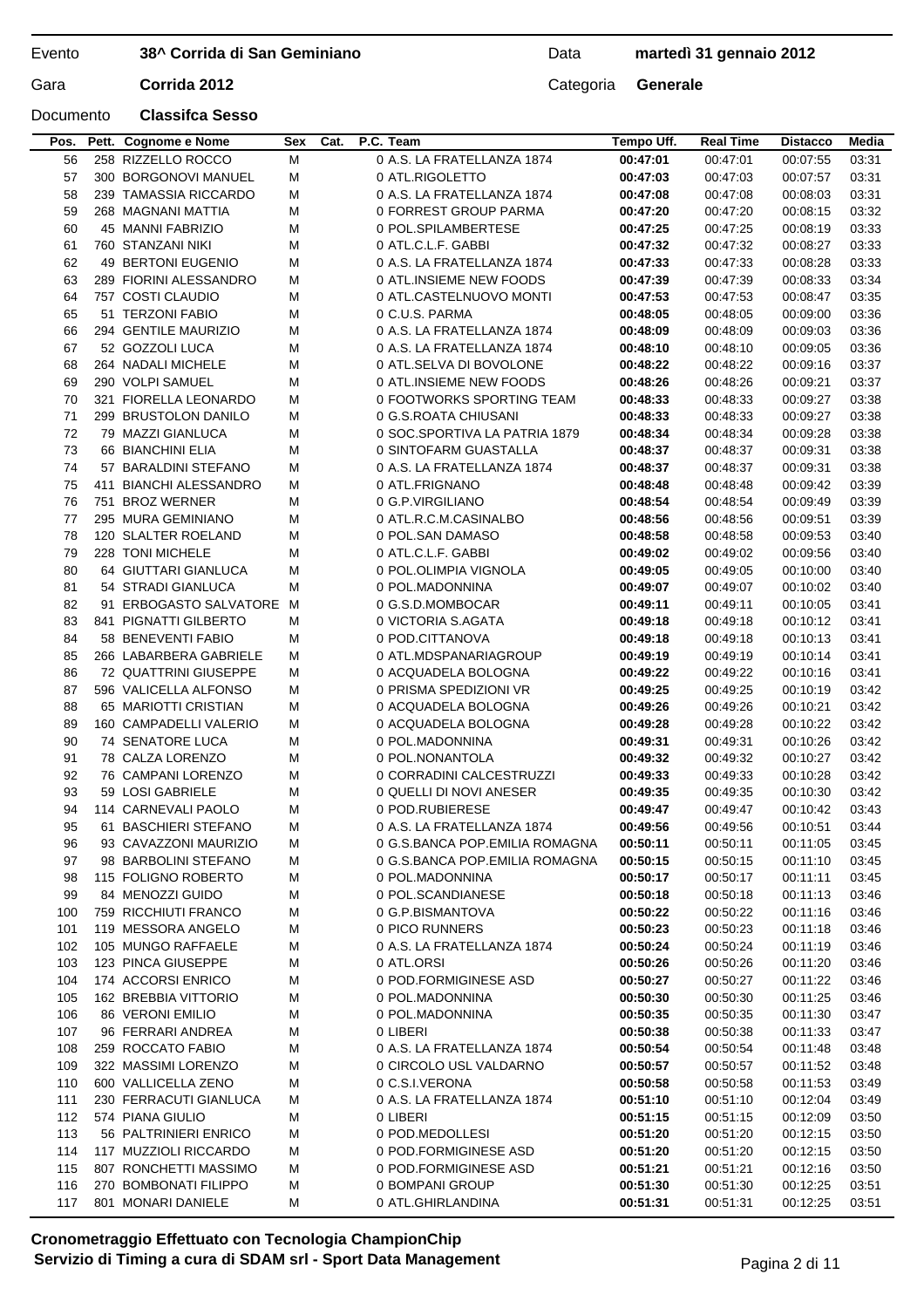Data **martedì 31 gennaio 2012**

## Documento **Classifca Sesso**

|     | Pos. Pett. Cognome e Nome    | Sex | Cat. |   | P.C. Team                     | Tempo Uff. | <b>Real Time</b> | <b>Distacco</b> | Media |
|-----|------------------------------|-----|------|---|-------------------------------|------------|------------------|-----------------|-------|
| 118 | 130 GIOVANNETTI ANDREA       | M   |      |   | 0 POL.SCANDIANESE             | 00:51:32   | 00:51:32         | 00:12:27        | 03:51 |
| 119 | 791 MANTOVANI CLAUDIO        | M   |      |   | 0 CORRADINI CALCESTRUZZI      | 00:51:34   | 00:51:34         | 00:12:28        | 03:51 |
| 120 | 80 LO CONTE ANTONIO          | M   |      |   | 0 POL.MADONNINA               | 00:51:36   | 00:51:36         | 00:12:30        | 03:51 |
| 121 | 619 CAMPAGNOLI CRISTIANO     | м   |      |   | 0 BOMPANI GROUP               | 00:51:37   | 00:51:37         | 00:12:31        | 03:51 |
| 122 | 111 NENEGHETTI LUCIO         | м   |      |   | 0 G.P.VIRGILIANO              | 00:51:38   | 00:51:38         | 00:12:33        | 03:52 |
| 123 | 588 PANEBIANCO ENZO          | M   |      |   | 0 POL.SCANDIANESE             | 00:51:43   | 00:51:43         | 00:12:38        | 03:52 |
| 124 | 127 AGAQZZOTTI GIANLUCA      | м   |      |   | 0 POD.RUBIERESE               | 00:51:44   | 00:51:44         | 00:12:39        | 03:52 |
| 125 | 146 CERFOGLI DAVIDE          | м   |      |   | 0 POD.FIORANESE               | 00:51:46   | 00:51:46         | 00:12:40        | 03:52 |
| 126 | 206 VETRUGNO FABIO           | M   |      |   | 0 ATL.TREVIGLIO               | 00:51:47   | 00:51:47         | 00:12:41        | 03:52 |
|     | 134 MESSORI MARCELLO         |     |      |   |                               |            |                  |                 |       |
| 127 |                              | м   |      |   | 0 A.S. LA FRATELLANZA 1874    | 00:51:47   | 00:51:47         | 00:12:42        | 03:52 |
| 128 | 151 ALESSANDRI ALESSANDROM   |     |      |   | 0 ATL.85 FAENZA               | 00:51:54   | 00:51:54         | 00:12:48        | 03:53 |
| 129 | 103 PIGNATTI ANDREA          | м   |      |   | 0 POL.MADONNINA               | 00:51:55   | 00:51:55         | 00:12:49        | 03:53 |
| 130 | 138 CAMANZI MASSIMO          | M   |      |   | 0 G.S.LAMONE RUSSI            | 00:52:00   | 00:52:00         | 00:12:55        | 03:53 |
| 131 | 132 CAVAZZUTI PAOLO          | м   |      |   | 0 POD.FORMIGINESE ASD         | 00:52:02   | 00:52:02         | 00:12:57        | 03:53 |
| 132 | 143 BENEDETTI ROBERTO        | M   |      |   | 0 ATL.R.C.M.CASINALBO         | 00:52:04   | 00:52:04         | 00:12:58        | 03:53 |
| 133 | 101 BATTISTONI DANILO        | M   |      |   | 0 POD.CITTANOVA               | 00:52:04   | 00:52:04         | 00:12:59        | 03:53 |
| 134 | 153 BUSSI PAOLO              | м   |      |   | 0 ATL.MDSPANARIAGROUP         | 00:52:05   | 00:52:05         | 00:12:59        | 03:54 |
| 135 | 675 GILIBERTI MASSIMO        | M   |      |   | 0 SOC.SPORTIVA LA PATRIA 1879 | 00:52:08   | 00:52:08         | 00:13:03        | 03:54 |
| 136 | 678 LUPPI CRISTIAN           | M   |      |   | 0 SOC.SPORTIVA LA PATRIA 1879 | 00:52:11   | 00:52:11         | 00:13:06        | 03:54 |
| 137 | 149 SAVOIA ENRICO            | M   |      |   | 0 ATL.R.C.M.CASINALBO         | 00:52:12   | 00:52:12         | 00:13:07        | 03:54 |
| 138 | 606 POZZI FABIO              | M   |      |   | 0 ACETO BALSAMICO DEL DUCA    | 00:52:12   | 00:52:12         | 00:13:07        | 03:54 |
| 139 | 92 CASSANELLI ANDREA         | м   |      |   | 0 SOC.SPORTIVA LA PATRIA 1879 | 00:52:14   | 00:52:14         | 00:13:08        | 03:54 |
| 140 | 113 DENTI STEFANO            | м   |      |   | 0 ATL.MDSPANARIAGROUP         | 00:52:17   | 00:52:17         | 00:13:12        | 03:54 |
| 141 | 469 PALADINI PAOLO           | M   |      |   | 0 POL.ARCETO                  | 00:52:17   | 00:52:17         | 00:13:12        | 03:54 |
| 142 | 225 RONCHI LORIS             | M   |      |   | 0 POL.SAN DONNINO             | 00:52:18   | 00:52:18         | 00:13:12        | 03:55 |
| 143 | 184 BONACINI FILIPPO         | м   |      |   | 0 A.S. LA FRATELLANZA 1874    | 00:52:21   | 00:52:21         | 00:13:15        | 03:55 |
| 144 | 102 GARDUSI NICOLA           | M   |      |   | 0 G.P.VIRGILIANO              | 00:52:22   | 00:52:22         | 00:13:17        | 03:55 |
| 145 | 833 FERRARI IVANO            | M   |      |   | 0 POL.SAN DONNINO             | 00:52:27   | 00:52:27         | 00:13:22        | 03:55 |
| 146 | 249 TRENTI FRANCESCO         | м   |      |   | 0 POL.SAN DONNINO             |            | 00:52:35         | 00:13:30        | 03:56 |
|     |                              |     |      |   |                               | 00:52:35   |                  |                 |       |
| 147 | 512 TRENTI AMEDEO            | M   |      |   | 0 POL.SAN DAMASO              | 00:52:38   | 00:52:38         | 00:13:32        | 03:56 |
| 148 | 148 ABBOTTONI DAVIDE         | M   |      |   | 0 POD.FINALE EMILIA           | 00:52:39   | 00:52:39         | 00:13:34        | 03:56 |
| 149 | 179 FRASCA ANTONIO           | м   |      |   | 0 ATL.MDSPANARIAGROUP         | 00:52:42   | 00:52:42         | 00:13:36        | 03:56 |
| 150 | 172 SPADONI JONES            | M   |      |   | 0 POL.SAN DONNINO             | 00:52:42   | 00:52:42         | 00:13:37        | 03:56 |
| 151 | 156 DONDI ROBERTO            | M   |      |   | 0 POL.SAN DONNINO             | 00:52:44   | 00:52:44         | 00:13:38        | 03:56 |
| 152 | 125 GIBERTONI CRISTIAN       | м   |      |   | 0 ATL.R.C.M.CASINALBO         | 00:52:45   | 00:52:45         | 00:13:39        | 03:57 |
| 153 | 235 DE SENSI MATTEO          | M   |      |   | 0 C.U.S. PARMA                | 00:52:45   | 00:52:45         | 00:13:39        | 03:57 |
| 154 | 181 COSTA FABRIZIO           | M   |      |   | 0 ATL.GHIRLANDINA             | 00:52:47   | 00:52:47         | 00:13:42        | 03:57 |
| 155 | 572 ESPOSITO ALESSANDRO      | м   |      |   | 0 LIBERI                      | 00:52:50   | 00:52:50         | 00:13:45        | 03:57 |
| 156 | 840 PETTATI MATTEO           | M   |      |   | 0 UISP REGGIO E.              | 00:52:53   | 00:52:53         | 00:13:47        | 03:57 |
| 157 | 677 GABBI CARLO              | M   |      |   | 0 SOC.SPORTIVA LA PATRIA 1879 | 00:53:00   | 00:53:00         | 00:13:55        | 03:58 |
| 158 | 854 BASCUCCI DAVIDE          | м   |      |   | 0 GOLDEN CLUB RIMINI          | 00:53:03   | 00:53:03         | 00:13:57        | 03:58 |
| 159 | 0 null null                  | M   |      | 0 |                               | 00:53:03   | 00:53:03         | 00:13:58        | 03:58 |
| 159 | 97 RASPONI ANDREA            | м   |      |   | 0 G.P.LA GUGLIA               | 00:53:03   | 00:53:03         | 00:13:58        | 03:58 |
| 160 | 192 DEBBIA ENEA              | м   |      |   | 0 G.P.LA GUGLIA               | 00:53:03   | 00:53:03         | 00:13:58        | 03:58 |
| 161 | 216 PANZERA ALESSANDRO       | м   |      |   | 0 ATL.TREVIGLIO               | 00:53:05   | 00:53:05         | 00:14:00        | 03:58 |
| 162 | 694 PELLACANI LUCA           | м   |      |   | 0 G.P.LA GUGLIA               | 00:53:05   | 00:53:05         | 00:14:00        | 03:58 |
| 163 | 443 VENTURELLI MARCO         | м   |      |   | 0 POD.CITTANOVA               | 00:53:08   | 00:53:08         | 00:14:03        | 03:58 |
| 164 | 173 SANTI BORTOLOTT MARCOM   |     |      |   | 0 ATL.FRIGNANO                | 00:53:11   | 00:53:11         | 00:14:06        | 03:59 |
| 165 | 140 TOSATTI GIOVANNI         | м   |      |   | 0 POL.CORASSORI               | 00:53:13   | 00:53:13         | 00:14:07        | 03:59 |
| 166 | 175 VINCENZI ANTONIO         | м   |      |   | 0 LIBERI                      | 00:53:13   | 00:53:13         | 00:14:08        | 03:59 |
| 167 | 163 BIGI ALESSANDRO          | м   |      |   | 0 PENTATHLON MODERNO MODENA   | 00:53:16   | 00:53:16         | 00:14:11        | 03:59 |
| 168 | 773 GENNARI STEFANO          | м   |      |   | 0 AVIS S.FELICE               | 00:53:17   | 00:53:17         | 00:14:11        | 03:59 |
| 169 | 168 BURATTI GIOVANNI PAOLO M |     |      |   | 0 POL.SAN DONNINO             | 00:53:20   | 00:53:20         |                 |       |
|     |                              |     |      |   |                               |            |                  | 00:14:14        | 03:59 |
| 170 | 145 DOTTO DANIELE            | м   |      |   | 0 G.P.LA GUGLIA               | 00:53:21   | 00:53:21         | 00:14:15        | 03:59 |
| 171 | 370 MONTENOVO MATTEO         | M   |      |   | 0 PICO RUNNERS                | 00:53:22   | 00:53:22         | 00:14:16        | 03:59 |
| 172 | 649 CAVALLARO EMANUELE       | M   |      |   | 0 ATL.MDSPANARIAGROUP         | 00:53:23   | 00:53:23         | 00:14:18        | 03:59 |
| 173 | 666 ZANTI ANDREA             | м   |      |   | 0 ATL.MDSPANARIAGROUP         | 00:53:23   | 00:53:23         | 00:14:18        | 03:59 |
| 174 | 577 BERTESI ELIA             | M   |      |   | 0 POL.SALICETA S.GIULIANO     | 00:53:26   | 00:53:26         | 00:14:21        | 04:00 |
| 175 | 194 NEGRO GIANCARLO          | м   |      |   | 0 POL.SAN DAMASO              | 00:53:27   | 00:53:27         | 00:14:22        | 04:00 |
| 176 | 177 BANDIERI MARCO           | M   |      |   | 0 PENTATHLON MODERNO MODENA   | 00:53:31   | 00:53:31         | 00:14:25        | 04:00 |
| 177 | 198 COVEZZI LUCA             | м   |      |   | 0 POL.MADONNINA               | 00:53:34   | 00:53:34         | 00:14:29        | 04:00 |
| 178 | 63 BELLUCCI LAURO            | м   |      |   | 0 POL.MADONNINA               | 00:53:37   | 00:53:37         | 00:14:31        | 04:00 |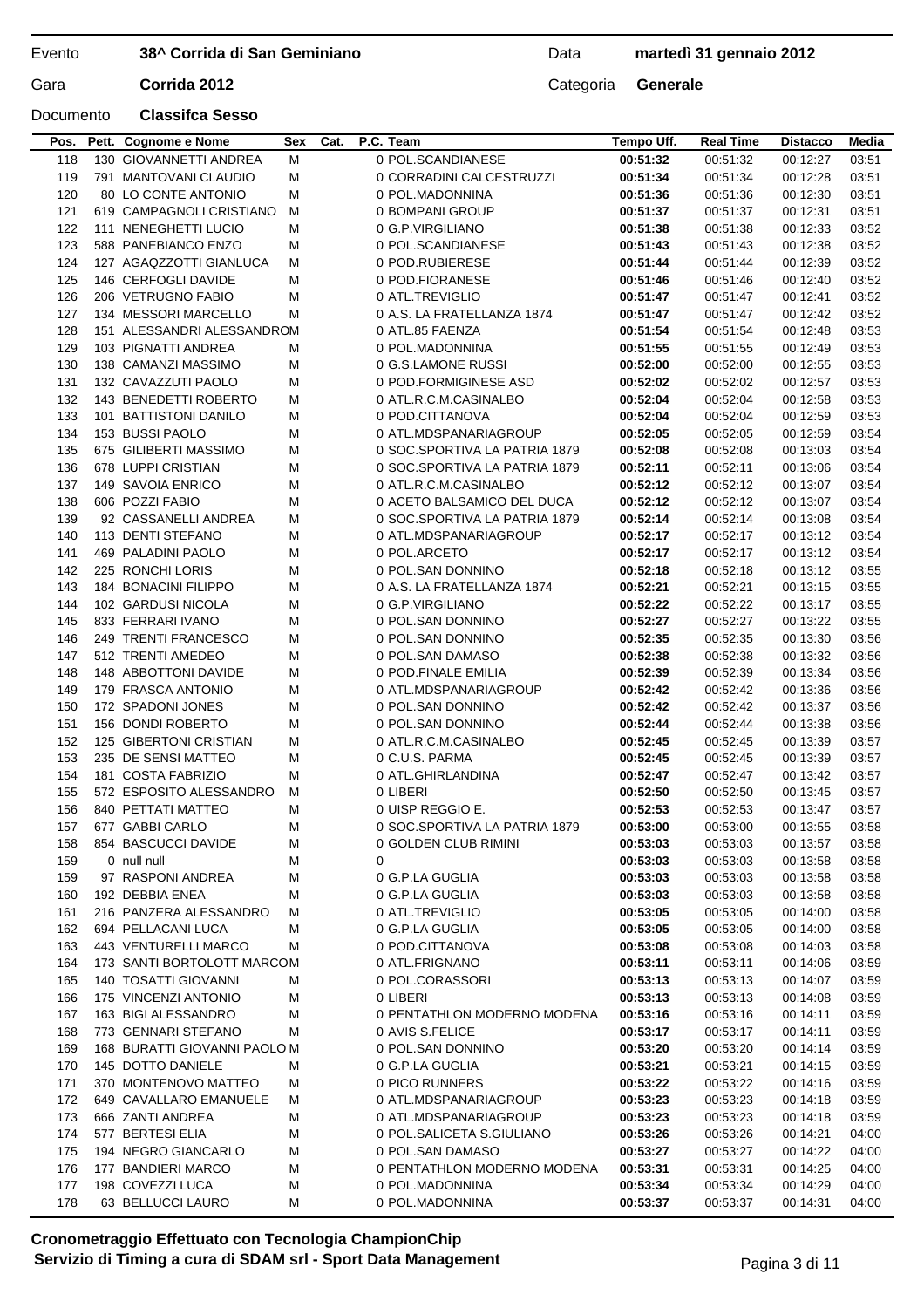### Evento

**38^ Corrida di San Geminiano**

Data **martedì 31 gennaio 2012**

Gara **Corrida 2012** Categoria **Generale** 

### Documento **Classifca Sesso**

| 186        | 159 FANTONI MATTEO                             | М      | 0 G.S.BANCA POP.EMILIA ROMAGNA                            | 00:53:46             | 00:53:46             | 00:14:41             | 04:01          |
|------------|------------------------------------------------|--------|-----------------------------------------------------------|----------------------|----------------------|----------------------|----------------|
| 187        | 818 BASSI FABIO                                | M      | 0 PENTATHLON MODERNO MODENA                               | 00:53:49             | 00:53:49             | 00:14:43             | 04:01          |
| 188        | 602 GIMPIETRI STEFANO                          | M      | 0 C.U.S. PARMA                                            | 00:53:52             | 00:53:52             | 00:14:47             | 04:02          |
| 189        | 626 CATTINI ALBERTO                            | M      | 0 POD.SPORTINSIEME FORMIGINE                              | 00:53:54             | 00:53:54             | 00:14:49             | 04:02          |
| 190        | 676 LUPPI VALERIO                              | М      | 0 SOC.SPORTIVA LA PATRIA 1879                             | 00:53:59             | 00:53:59             | 00:14:53             | 04:02          |
| 191        | 491 DI GUGLIELMO TONIO                         | М      | 0 LIBERI                                                  | 00:53:59             | 00:53:59             | 00:14:54             | 04:02          |
| 192        | 157 BAROZZI GIANLUCA                           | м      | 0 DOPOLAVORO FERROVIARIO MODENA00:54:00                   |                      | 00:54:00             | 00:14:55             | 04:02          |
| 193        | 587 GATTONE4 ROBERTO                           | м      | 0 LIBERI                                                  | 00:54:03             | 00:54:03             | 00:14:57             | 04:02          |
| 194<br>195 | 333 MERENGHI SAMUELE<br>418 TOGNONI STEFANO    | М<br>М | 0 3C COMPAGNIA CREMONESE CORRID00:54:04<br>0 ATL.FRIGNANO | 00:54:05             | 00:54:04<br>00:54:05 | 00:14:58<br>00:14:59 | 04:02<br>04:03 |
| 196        | 701 AMA' ROBERTO                               | M      | 0 PODISTI ADRIA                                           | 00:54:07             | 00:54:07             | 00:15:01             | 04:03          |
| 197        | 774 GASPARON ENRICO                            | M      | 0 ATL.VERBANO                                             | 00:54:19             | 00:54:19             | 00:15:13             | 04:04          |
| 198        | 565 TRALDI GUIDO                               | М      | 0 BANCO S.GEMINIANO E S.PROSPERO 00:54:19                 |                      | 00:54:19             | 00:15:14             | 04:04          |
| 199        | 461 GOZZI ALESSANDRO                           | М      | 0 POD.CITTANOVA                                           | 00:54:20             | 00:54:20             | 00:15:15             | 04:04          |
| 200        | 77 MACCHIA GIULIO                              | М      | 0 A.S. LA FRATELLANZA 1874                                | 00:54:23             | 00:54:23             | 00:15:17             | 04:04          |
| 201        | 641 FERRARONI GIORGIO                          | M      | 0 G.D. ITALPOSE PIACENZA                                  | 00:54:24             | 00:54:24             | 00:15:19             | 04:04          |
| 202        | 210 SCALTRITI FEDERICO                         | м      | 0 ATLETICA CIBENO                                         | 00:54:25             | 00:54:25             | 00:15:19             | 04:04          |
| 203        | 428 CHIATTO DOMENICO                           | М      | 0 DOPOLAVORO FERROVIARIO MODENA00:54:30                   |                      | 00:54:30             | 00:15:24             | 04:04          |
| 204        | 213 GOLDONI FRANCESCO                          | М      | 0 POL.SAN DONNINO                                         | 00:54:30             | 00:54:30             | 00:15:24             | 04:04          |
| 205        | 361 BELMONTE CARMINE                           | М      | 0 PICO RUNNERS                                            | 00:54:30             | 00:54:30             | 00:15:25             | 04:04          |
| 206<br>207 | 449 FRANZESE ANTONIO<br>398 PIERLI GIORGIO     | M      | 0 POD.CITTANOVA<br>0 POL.NONANTOLA                        | 00:54:30             | 00:54:30             | 00:15:25             | 04:04<br>04:04 |
| 208        | 205 CARRA GIUSEPPE                             | M<br>М | 0 G.P.AVIS SUZZARA                                        | 00:54:31<br>00:54:31 | 00:54:31<br>00:54:31 | 00:15:25<br>00:15:26 | 04:05          |
| 209        | 672 BADIALI GIANLUCA                           | M      | 0 ATLETICA CIBENO                                         | 00:54:34             | 00:54:34             | 00:15:29             | 04:05          |
| 210        | 591 GALIOTTO PAOLO                             | М      | 0 POD.CORREGGIO                                           | 00:54:36             | 00:54:36             | 00:15:31             | 04:05          |
| 211        | 388 PETRILLO FABIO                             | м      | 0 LIBERI                                                  | 00:54:38             | 00:54:38             | 00:15:32             | 04:05          |
| 212        | 432 VANDELLI GIUSEPPE                          | М      | 0 POL.SCANDIANESE                                         | 00:54:39             | 00:54:39             | 00:15:33             | 04:05          |
| 213        | 558 VINCENZI ALESSANDRO                        | м      | 0 LIBERI                                                  | 00:54:49             | 00:54:49             | 00:15:43             | 04:06          |
| 214        | 752 LANDOLFO ANTONIO                           | М      | 0 ACQUADELA BOLOGNA                                       | 00:54:51             | 00:54:51             | 00:15:46             | 04:06          |
| 215        | 697 TOCCACELI FABIO                            | M      | 0 G.P.LA GUGLIA                                           | 00:54:57             | 00:54:57             | 00:15:52             | 04:06          |
| 216        | 34 STORARI PAOLO                               | M      | 0 BOMPANI GROUP                                           | 00:54:57             | 00:54:57             | 00:15:52             | 04:06          |
| 217        | 390 ROMANI STEFANO                             | М      | 0 LIBERI                                                  | 00:55:09             | 00:55:09             | 00:16:03             | 04:07          |
| 218        | 622 BRANDUZZI DARIO                            | М      | 0 POD.SPORTINSIEME FORMIGINE                              | 00:55:11             | 00:55:11             | 00:16:05             | 04:07          |
| 219        | 201 ARCARI ALFREDO                             | M      | 0 POD.FORMIGINESE ASD                                     | 00:55:14             | 00:55:14             | 00:16:08             | 04:08          |
| 220        | 635 MAZZEO DANIELE                             | M      | 0 ATL.PIACENZA                                            | 00:55:18             | 00:55:18             | 00:16:13             | 04:08          |
| 221<br>222 | 508 ROSSI DANIELE<br>170 BENASSI MAURIZIO      | M<br>M | 0 UISP FIRENZE<br>0 POD.CITTANOVA                         | 00:55:29<br>00:55:30 | 00:55:29<br>00:55:30 | 00:16:23<br>00:16:25 | 04:09<br>04:09 |
| 223        | 377 DANELLI MANLIO                             | M      | 0 G.S.MONTESTELLA                                         | 00:55:32             | 00:55:32             | 00:16:26             | 04:09          |
| 224        | 439 ZOBOLI MAURO                               | M      | 0 POD.CITTANOVA                                           | 00:55:32             | 00:55:32             | 00:16:27             | 04:09          |
| 225        | 517 CHILETTI EGIDIO                            | M      | 0 POD.VALNIZZOLA                                          | 00:55:35             | 00:55:35             | 00:16:29             | 04:09          |
| 226        | 518 CHEDINI MICHELE                            | M      | 0 POD.VALNIZZOLA                                          | 00:55:36             | 00:55:36             | 00:16:31             | 04:09          |
| 227        | 458 CINQUE FABIO                               | M      | 0 POD.CITTANOVA                                           | 00:55:37             | 00:55:37             | 00:16:32             | 04:09          |
| 228        | 442 PIACENTINI GIUSEPPE                        | M      | 0 POD.CITTANOVA                                           | 00:55:39             | 00:55:39             | 00:16:34             | 04:10          |
| 229        | 498 AZZANI PAOLO                               | M      | 0 POL.OLIMPIA VIGNOLA                                     | 00:55:42             | 00:55:42             | 00:16:36             | 04:10          |
| 230        | 650 GULMINI ROBERTO                            | M      | 0 ATL.MDSPANARIAGROUP                                     | 00:55:42             | 00:55:42             | 00:16:36             | 04:10          |
| 231        | 355 BARANI DOMENICO                            | M      | 0 POL.OLIMPIA VIGNOLA                                     | 00:55:42             | 00:55:42             | 00:16:37             | 04:10          |
| 232        | 459 MAGGIONI FILIPPO                           | M      | 0 POD.CITTANOVA                                           | 00:55:43             | 00:55:43             | 00:16:38             | 04:10          |
| 233        | 360 BARBI ROSSANO                              | M      | 0 PICO RUNNERS                                            | 00:55:47             | 00:55:47             | 00:16:42             | 04:10          |
| 234<br>235 | 358 ZACCARELLI EUGENIO<br>709 PALTRINIERI LUCA | M      | 0 PICO RUNNERS<br>0 POL.MADONNINA                         | 00:55:48             | 00:55:48             | 00:16:43             | 04:10          |
| 236        | 410 VENTURELLI ROBERTO                         | M<br>M | 0 ATL.FRIGNANO                                            | 00:55:48<br>00:55:51 | 00:55:48<br>00:55:51 | 00:16:43<br>00:16:46 | 04:10<br>04:10 |
|            |                                                |        |                                                           | 00:55:53             | 00:55:53             | 00:16:47             | 04:11          |
|            |                                                |        |                                                           |                      |                      |                      |                |
| 237        | 180 PINCA STEFANO                              | M      | 0 ATL.ORSI                                                |                      |                      |                      |                |
| 238<br>239 | 231 FIUMARA DANIELE<br>659 CAMPANI CLAUDIO     | M<br>M | 0 A.S. LA FRATELLANZA 1874<br>0 ATL.MDSPANARIAGROUP       | 00:55:55<br>00:55:58 | 00:55:55<br>00:55:58 | 00:16:49<br>00:16:52 | 04:11<br>04:11 |

**Pos. Pett. Cognome e Nome Sex Cat. P.C. Team Tempo Uff. Real Time Distacco Media**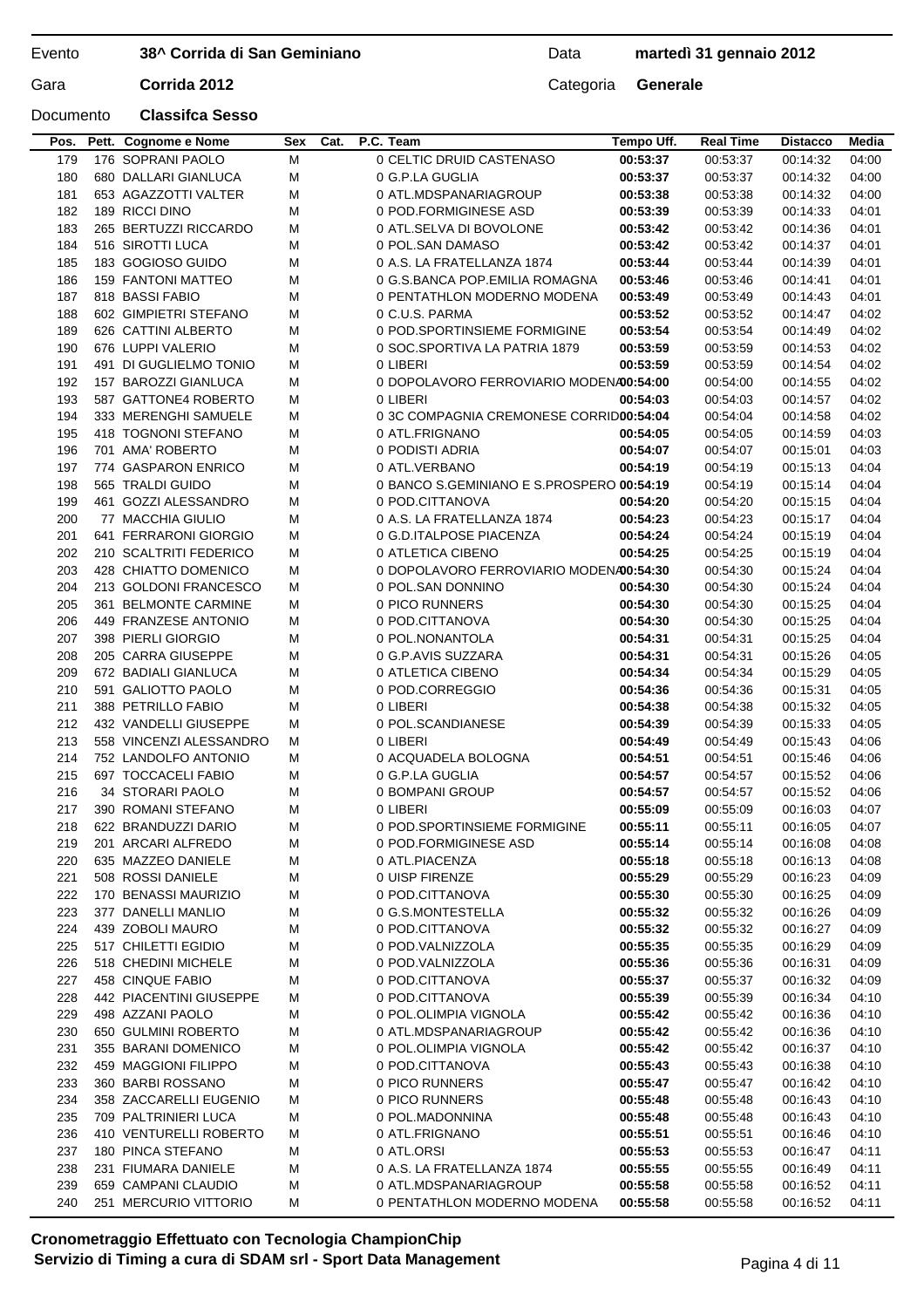Data **martedì 31 gennaio 2012**

## Documento **Classifca Sesso**

| Pos. | Pett. Cognome e Nome    | Sex    | Cat. | P.C. Team                               | Tempo Uff. | <b>Real Time</b> | <b>Distacco</b> | Media |
|------|-------------------------|--------|------|-----------------------------------------|------------|------------------|-----------------|-------|
| 241  | 438 MELOTTI ALESSIO     | М      |      | 0 POD.CITTANOVA                         | 00:55:59   | 00:55:59         | 00:16:54        | 04:11 |
| 242  | 237 CAMPUS MARCO        | M      |      | 0 C.U.S. PARMA                          | 00:56:02   | 00:56:02         | 00:16:57        | 04:11 |
| 243  | 849 TESINI LORENZO      | M      |      | 0 POL.MADONNINA                         | 00:56:02   | 00:56:02         | 00:16:57        | 04:11 |
| 244  | 710 FABBRI MIRKO        | M      |      | 0 POL.MADONNINA                         | 00:56:03   | 00:56:03         | 00:16:57        | 04:11 |
| 245  | 444 FERRARI ROBERTO     | M      |      | 0 POD.CITTANOVA                         | 00:56:04   | 00:56:04         | 00:16:59        | 04:11 |
| 246  | 351 PINGHINI PAOLO      | M      |      | 0 POL.OLIMPIA VIGNOLA                   | 00:56:06   | 00:56:06         | 00:17:00        | 04:12 |
| 247  | 415 TOLLARI CLAUDIO     | M      |      | 0 ATL.FRIGNANO                          | 00:56:08   | 00:56:08         | 00:17:02        | 04:12 |
| 248  | 433 ZIRONI FAUSTO       | M      |      | 0 POL.PORTA SARAGOZZA                   | 00:56:08   | 00:56:08         | 00:17:03        | 04:12 |
| 249  | 131 BENATTI BRUNO       | M      |      | 0 SINTOFARM GUASTALLA                   | 00:56:11   | 00:56:11         | 00:17:05        | 04:12 |
| 250  | 401 BARALDI FABRIZIO    | M      |      | 0 POL.NONANTOLA                         | 00:56:12   | 00:56:12         | 00:17:06        | 04:12 |
| 251  | 822 MAMMEI FRANCO       | M      |      | 0 POL.SAN DONNINO                       | 00:56:19   | 00:56:19         | 00:17:13        | 04:13 |
| 252  | 627 LEONELLI LUCA       | M      |      | 0 POD.SPORTINSIEME FORMIGINE            | 00:56:25   | 00:56:25         | 00:17:20        | 04:13 |
| 253  | 853 SOLIANI ENRICO      | M      |      | 0 POL.SALICETA S.GIULIANO               | 00:56:27   | 00:56:27         | 00:17:21        | 04:13 |
| 254  | 686 COMASTRI PAOLO      | M      |      | 0 G.P.LA GUGLIA                         | 00:56:28   | 00:56:28         | 00:17:22        | 04:13 |
| 255  | 116 ORSI MICHELE        | M      |      | 0 TRC TRAVERSETOLO                      | 00:56:31   | 00:56:31         | 00:17:26        | 04:14 |
| 256  | 337 TOSI MASSIMILIANO   | M      |      | 0 MARATHON CREMONA                      | 00:56:32   | 00:56:32         | 00:17:27        | 04:14 |
| 257  | 275 VEZZANI DAVIDE      |        |      | 0 POD.CORREGGIO                         |            | 00:56:34         | 00:17:28        | 04:14 |
|      |                         | М      |      |                                         | 00:56:34   |                  |                 |       |
| 258  | 470 GASPARINI ANDREA    | М      |      | 0 HAPPY RUNNER CLUB                     | 00:56:35   | 00:56:35         | 00:17:30        | 04:14 |
| 259  | 603 FERRARI FILIPPO     | M      |      | 0 LIBERI                                | 00:56:38   | 00:56:38         | 00:17:33        | 04:14 |
| 260  | 830 BERTELLI FILIPPO    | M      |      | 0 POL.SAN DONNINO                       | 00:56:42   | 00:56:42         | 00:17:37        | 04:14 |
| 261  | 765 DE MARCHI GIOVANNI  | М      |      | 0 A.S. LA FRATELLANZA 1874              | 00:56:44   | 00:56:44         | 00:17:38        | 04:14 |
| 262  | 766 PIACENTINI DONATO   | М      |      | 0 HAPPY RUNNER CLUB                     | 00:56:44   | 00:56:44         | 00:17:39        | 04:14 |
| 263  | 310 MALAVASI PAOLO      | М      |      | 0 IL TORRAZZO                           | 00:56:47   | 00:56:47         | 00:17:42        | 04:15 |
| 264  | 618 MORETTO ANGELO      | М      |      | 0 BOMPANI GROUP                         | 00:56:55   | 00:56:55         | 00:17:50        | 04:15 |
| 265  | 873 FORNI CLEMENTE      | M      |      | 0 A.S. LA FRATELLANZA 1874              | 00:56:57   | 00:56:57         | 00:17:51        | 04:15 |
| 266  | 209 VENTURI FABRIZIO    | M      |      | 0 A.S. LA FRATELLANZA 1874              | 00:56:57   | 00:56:57         | 00:17:51        | 04:15 |
| 267  | 705 SOLMI STEFANO       | M      |      | 0 POL.MADONNINA                         | 00:57:00   | 00:57:00         | 00:17:55        | 04:16 |
| 268  | 700 FRANZOSO PAOLO      | M      |      | 0 PODISTI ADRIA                         | 00:57:02   | 00:57:02         | 00:17:57        | 04:16 |
| 269  | 640 DE BONI FABRIZIO    | м      |      | 0 GINNING CLUB PIACENZA                 | 00:57:04   | 00:57:04         | 00:17:59        | 04:16 |
| 270  | 353 NATARANGELO MICHELE | м      |      | 0 POL.OLIMPIA VIGNOLA                   | 00:57:10   | 00:57:10         | 00:18:04        | 04:16 |
| 271  | 598 TUSINI FEDERICO     | м      |      | 0 A.S. LA FRATELLANZA 1874              | 00:57:12   | 00:57:12         | 00:18:06        | 04:17 |
| 272  | 585 ROSSI MAURO         | М      |      | 0 ATL.CASONE NOCETO                     | 00:57:14   | 00:57:14         | 00:18:08        | 04:17 |
| 273  | 870 VACCARI GIORGIO     | M      |      | 0 A.S. LA FRATELLANZA 1874              | 00:57:18   | 00:57:18         | 00:18:13        | 04:17 |
| 274  | 685 BONINI MARCO        | M      |      | 0 G.P.LA GUGLIA                         | 00:57:24   | 00:57:24         | 00:18:18        | 04:17 |
| 275  | 634 LAVELLI SILVANO     | М      |      | 0 ATL.FARNESE                           | 00:57:24   | 00:57:24         | 00:18:18        | 04:17 |
| 276  | 661 DI CUNTO FRANCESCO  | м      |      | 0 ATL.MDSPANARIAGROUP                   | 00:57:26   | 00:57:26         | 00:18:20        | 04:18 |
| 277  | 794 MARICI GIUSEPPE     | M      |      | 0 ATL.FUTURA PATERNO'                   | 00:57:28   | 00:57:28         | 00:18:22        | 04:18 |
| 278  | 367 GRECO PAOLO         | M      |      | 0 PICO RUNNERS                          | 00:57:31   | 00:57:31         | 00:18:26        | 04:18 |
| 279  | 689 LIPARULO PAOLO      | М      |      | 0 G.P.LA GUGLIA                         | 00:57:35   | 00:57:35         | 00:18:29        | 04:18 |
| 280  | 787 CORRADINI GIULIANO  | м      |      | 0 POL.CORASSORI                         | 00:57:37   | 00:57:37         | 00:18:31        | 04:18 |
| 281  | 790 DALL'OLIO ANTONIO   | м      |      | 0 POL.CORASSORI                         | 00:57:40   | 00:57:40         | 00:18:34        | 04:19 |
| 282  | 595 MAGNANI ENRICO      | М      |      | 0 POD.CORREGGIO                         | 00:57:42   | 00:57:42         | 00:18:37        | 04:19 |
| 283  | 658 TERZUOLO GIACOMO    | М      |      | 0 ATL.MDSPANARIAGROUP                   | 00:57:47   | 00:57:47         | 00:18:42        | 04:19 |
| 284  | 440 MONTANARI PAOLO     | М      |      | 0 POD.CITTANOVA                         | 00:57:49   | 00:57:49         | 00:18:43        | 04:19 |
| 285  | 400 LHAOU BACHIR        | М      |      | 0 POL.NONANTOLA                         | 00:57:52   | 00:57:52         | 00:18:46        | 04:20 |
| 286  | 808 TOSCHI PAOLO        | М      |      | 0 POD.FORMIGINESE ASD                   | 00:57:54   | 00:57:54         | 00:18:48        | 04:20 |
| 287  | 803 MASCATTINI VAINER   | M      |      | 0 POD.FORMIGINESE ASD                   | 00:57:57   | 00:57:57         | 00:18:51        | 04:20 |
| 288  | 478 BARBIERI FABRIZIO   | М      |      | 0 G.S.BANCA POP.EMILIA ROMAGNA          | 00:57:57   | 00:57:57         | 00:18:52        | 04:20 |
| 289  | 707 GOZZI ALEX          | М      |      | 0 POL.MADONNINA                         | 00:57:58   | 00:57:58         | 00:18:52        | 04:20 |
| 290  | 423 FERRARI MASSIMO     | М      |      | 0 QUELLI DI NOVI ANESER                 | 00:57:58   | 00:57:58         | 00:18:52        | 04:20 |
| 291  | 445 TEGGI CLAUDIO       | М      |      | 0 POD.CITTANOVA                         | 00:58:01   | 00:58:01         | 00:18:56        | 04:20 |
| 292  | 468 BRUZZI MARCO        | M      |      | 0 A.S. LA FRATELLANZA 1874              | 00:58:05   | 00:58:05         | 00:18:59        | 04:20 |
| 293  | 456 GAETANI GIORGIO     | M      |      | 0 POD.CITTANOVA                         | 00:58:06   | 00:58:06         | 00:19:01        | 04:21 |
| 294  | 336 VISIGALLI CLAUDIO   | M      |      | 0 3C COMPAGNIA CREMONESE CORRID00:58:07 |            | 00:58:07         | 00:19:01        | 04:21 |
| 295  | 867 BERTACCHINI WAINER  | M      |      | 0 LIBERI                                | 00:58:09   | 00:58:09         | 00:19:03        | 04:21 |
| 296  | 637 SPERONI GIACOMO     | М      |      | 0 ATL.PIACENZA                          | 00:58:11   | 00:58:11         | 00:19:06        | 04:21 |
| 297  | 448 CASSANO MARIO       | М      |      | 0 POD.CITTANOVA                         | 00:58:16   | 00:58:16         | 00:19:11        | 04:21 |
| 298  | 451 PONTIROLI MARCO     | М      |      | 0 POD.CITTANOVA                         | 00:58:16   | 00:58:16         | 00:19:11        | 04:21 |
| 299  | 412 ADAMI PAOLO GUIDO   |        |      | 0 ATL.FRIGNANO                          | 00:58:17   | 00:58:17         | 00:19:12        | 04:21 |
| 300  | 785 FERRARI FABIO       | M<br>М |      | 0 POD.CITTANOVA                         | 00:58:19   | 00:58:19         | 00:19:14        | 04:22 |
| 301  | 882 PASSARINI LORENZO   |        |      | 0 G.P.I CAGNON                          |            |                  |                 |       |
|      |                         | М      |      |                                         | 00:58:20   | 00:58:20         | 00:19:15        | 04:22 |
| 302  | 647 BENASSI EMANUELE    | м      |      | 0 ATL.MDSPANARIAGROUP                   | 00:58:21   | 00:58:21         | 00:19:16        | 04:22 |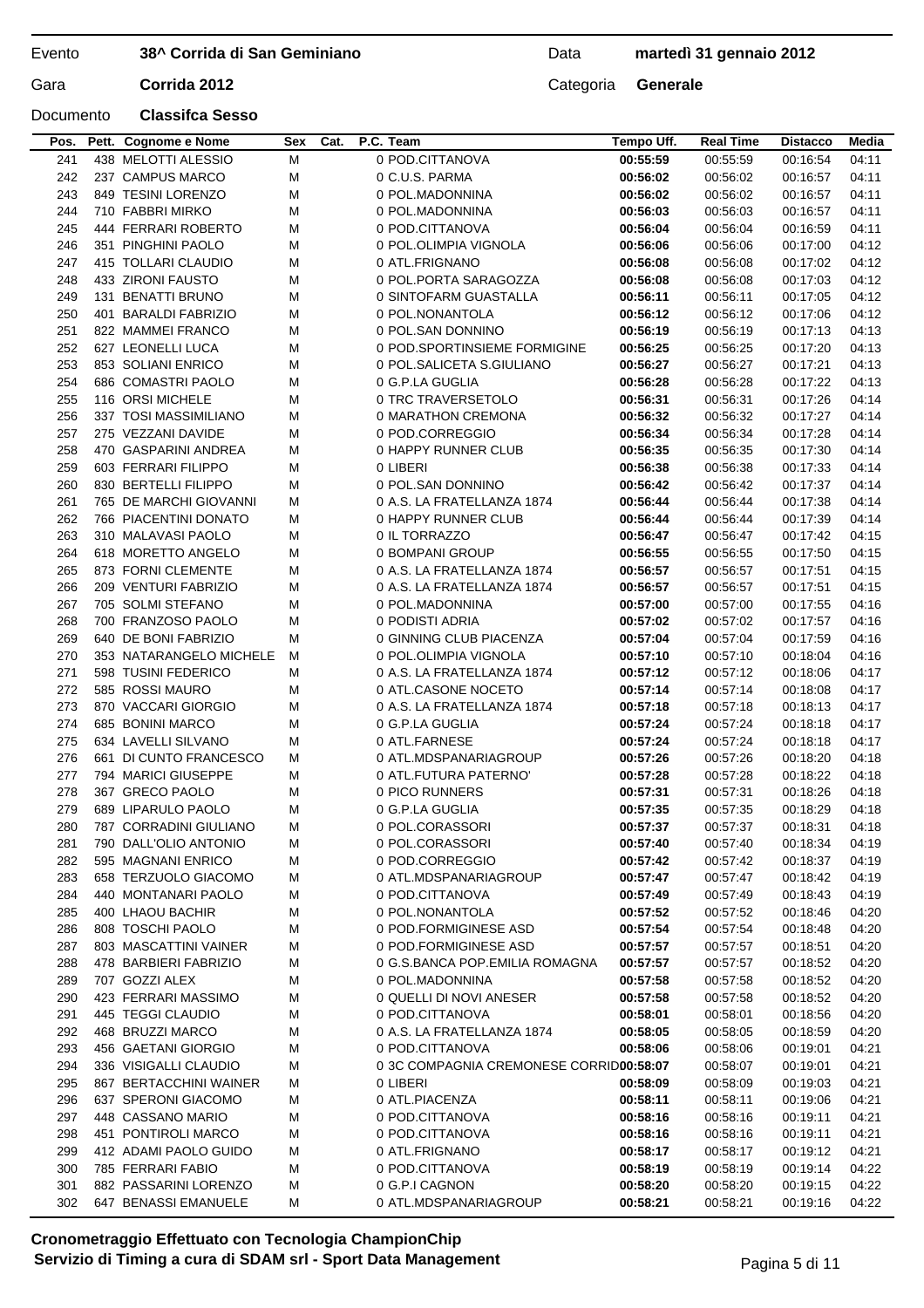Data **martedì 31 gennaio 2012**

## Documento **Classifca Sesso**

|     | Pos. Pett. Cognome e Nome | Sex | Cat. | P.C. Team                                 | Tempo Uff. | <b>Real Time</b> | <b>Distacco</b> | Media |
|-----|---------------------------|-----|------|-------------------------------------------|------------|------------------|-----------------|-------|
| 303 | 862 FRANCHINI FILIPPO     | M   |      | 0 POD.CITTANOVA                           | 00:58:23   | 00:58:23         | 00:19:18        | 04:22 |
| 304 | 809 PIRAZZINI DAVIDE      | м   |      | 0 POD.FORMIGINESE ASD                     | 00:58:24   | 00:58:24         | 00:19:18        | 04:22 |
| 305 | 786 GAZZOTTI STEFANO      | M   |      | 0 POD.CITTANOVA                           | 00:58:24   | 00:58:24         | 00:19:19        | 04:22 |
| 306 | 665 POPPI ROBERTO         | м   |      | 0 ATL.MDSPANARIAGROUP                     | 00:58:24   | 00:58:24         | 00:19:19        | 04:22 |
| 307 | 571 ZIRONI CARLO ALBERTO  | м   |      | 0 BANCO S.GEMINIANO E S.PROSPERO 00:58:25 |            | 00:58:25         | 00:19:20        | 04:22 |
| 308 | 373 TARTARINI ALAN        | м   |      | 0 PICO RUNNERS                            | 00:58:29   | 00:58:29         | 00:19:24        | 04:22 |
| 309 | 383 TONDI ANDREA          | м   |      | 0 LIBERI                                  | 00:58:30   | 00:58:30         | 00:19:24        | 04:22 |
|     |                           |     |      |                                           |            |                  |                 |       |
| 310 | 856 BERTOLANI MASSIMO     | м   |      | 0 IL TORRAZZO                             | 00:58:32   | 00:58:32         | 00:19:26        | 04:23 |
| 311 | 758 SPITALI ANDREA        | M   |      | 0 G.P.BISMANTOVA                          | 00:58:34   | 00:58:34         | 00:19:29        | 04:23 |
| 312 | 847 GAVIOLI STEFANO       | м   |      | 0 POL.MADONNINA                           | 00:58:35   | 00:58:35         | 00:19:30        | 04:23 |
| 313 | 515 DEBBI ALESSANDRO      | м   |      | 0 POL.SAN DAMASO                          | 00:58:36   | 00:58:36         | 00:19:31        | 04:23 |
| 314 | 864 VIGARANI ALESSANDRO   | м   |      | 0 POD.CITTANOVA                           | 00:58:38   | 00:58:38         | 00:19:33        | 04:23 |
| 315 | 545 STROZZI ENEA          | м   |      | 0 INTERFORZE MODENA                       | 00:58:41   | 00:58:41         | 00:19:35        | 04:23 |
| 316 | 573 TURCHI RICCARDO       | м   |      | 0 LIBERI                                  | 00:58:41   | 00:58:41         | 00:19:36        | 04:23 |
| 317 | 511 VERZONI MARCELLO      | M   |      | 0 LIBERI                                  | 00:58:47   | 00:58:47         | 00:19:42        | 04:24 |
| 318 | 852 FARRI PAOLO           | м   |      | 0 HAPPI RUNNER CLUB                       | 00:58:49   | 00:58:49         | 00:19:43        | 04:24 |
| 319 | 343 CODELUPPI ROBERTO     | м   |      | 0 C N H                                   | 00:58:51   | 00:58:51         | 00:19:45        | 04:24 |
| 320 | 496 INGRASSIA CLAUDIO     | M   |      | 0 LIBERI                                  | 00:58:51   | 00:58:51         | 00:19:46        | 04:24 |
| 321 | 660 INCERTI STEFANO       | M   |      | 0 ATL.MDSPANARIAGROUP                     | 00:58:52   | 00:58:52         | 00:19:47        | 04:24 |
| 322 | 557 ANOBILE PIETRO        | M   |      | 0 INTERFORZE MODENA                       | 00:58:53   | 00:58:53         | 00:19:47        | 04:24 |
| 323 | 717 CREMONINI ANTONIO     | M   |      | 0 POL.MADONNINA                           | 00:58:58   | 00:58:58         | 00:19:52        | 04:24 |
|     | 645 POPPI RICCARDO        |     |      |                                           |            |                  |                 |       |
| 324 |                           | м   |      | 0 A.S. LA FRATELLANZA 1874                | 00:58:59   | 00:58:59         | 00:19:53        | 04:25 |
| 325 | 460 GENOVESI ANDREA       | м   |      | 0 POD.CITTANOVA                           | 00:59:01   | 00:59:01         | 00:19:56        | 04:25 |
| 326 | 346 TERNALI ROBERTO       | M   |      | 0 POL.MADONNINA                           | 00:59:03   | 00:59:03         | 00:19:57        | 04:25 |
| 327 | 528 DIAMANTINI LUCA       | м   |      | 0 IL TORRAZZO                             | 00:59:04   | 00:59:04         | 00:19:58        | 04:25 |
| 328 | 547 BARACCHI RICCARDO     | м   |      | 0 INTERFORZE MODENA                       | 00:59:06   | 00:59:06         | 00:20:01        | 04:25 |
| 329 | 836 LORI ROBERTO          | M   |      | 0 POL.SAN DONNINO                         | 00:59:06   | 00:59:06         | 00:20:01        | 04:25 |
| 330 | 326 QUADRIO PIERLUIGI     | M   |      | 0 ROAD RUNNERS CLUB                       | 00:59:07   | 00:59:07         | 00:20:02        | 04:25 |
| 331 | 664 ROTEGLIA ETTORE       | м   |      | 0 ATL.MDSPANARIAGROUP                     | 00:59:07   | 00:59:07         | 00:20:02        | 04:25 |
| 332 | 797 CORSINI IVAN          | M   |      | 0 ATL.GHIRLANDINA                         | 00:59:09   | 00:59:09         | 00:20:04        | 04:25 |
| 333 | 431 SCARABELLI CLAUDIO    | м   |      | 0 DOPOLAVORO FERROVIARIO MODENA00:59:12   |            | 00:59:12         | 00:20:06        | 04:26 |
| 334 | 812 GUIDETTI PIETRO       | м   |      | 0 POD.FORMIGINESE ASD                     | 00:59:15   | 00:59:15         | 00:20:09        | 04:26 |
| 335 | 393 PICCAGLIANI LUCA      | M   |      | 0 A.S. LA FRATELLANZA 1874                | 00:59:16   | 00:59:16         | 00:20:11        | 04:26 |
| 336 | 485 DEBBIA LUCA           | м   |      | 0 G.S.BANCA POP.EMILIA ROMAGNA            | 00:59:22   | 00:59:22         | 00:20:16        | 04:26 |
| 337 | 657 BRENICCI CARLO        | м   |      | 0 ATL.MDSPANARIAGROUP                     | 00:59:25   | 00:59:25         | 00:20:20        | 04:27 |
| 338 | 734 MILAZZO ALESSANDRO    | м   |      | 0 LIBERI                                  | 00:59:25   | 00:59:25         | 00:20:20        | 04:27 |
| 339 | 479 MOSCHETTA ANDREA      | м   |      | 0 G.S.BANCA POP.EMILIA ROMAGNA            | 00:59:26   | 00:59:26         | 00:20:20        | 04:27 |
|     | 464 BONI BURINI PIETRO    |     |      | 0 POD.CITTANOVA                           |            |                  |                 |       |
| 340 |                           | м   |      |                                           | 00:59:29   | 00:59:29         | 00:20:24        | 04:27 |
| 341 | 711 BOTTI NELLO           | M   |      | 0 POL.MADONNINA                           | 00:59:30   | 00:59:30         | 00:20:25        | 04:27 |
| 342 | 319 MASTROMATTEL FRANCO M |     |      | 0 ATL.VIADANA                             | 00:59:32   | 00:59:32         | 00:20:27        | 04:27 |
| 343 | 340 RONCHI CLAUDIO        | м   |      | 0 POD.FIORANESE                           | 00:59:33   | 00:59:33         | 00:20:28        | 04:27 |
| 344 | 372 REALE GIUSEPPE        | M   |      | 0 PICO RUNNERS                            | 00:59:34   | 00:59:34         | 00:20:28        | 04:27 |
| 345 | 857 DALLARI FRANCESCO     | M   |      | 0 LIBERI                                  | 00:59:36   | 00:59:36         | 00:20:30        | 04:27 |
| 346 | 613 MANTOVANI ANDREA      | M   |      | 0 BOMPANI GROUP                           | 00:59:38   | 00:59:38         | 00:20:32        | 04:27 |
| 347 | 544 IMPONENTE STEFANO     | M   |      | 0 INTERFORZE MODENA                       | 00:59:38   | 00:59:38         | 00:20:32        | 04:27 |
| 348 | 527 PELLICCIARI MASSIMO   | м   |      | 0 IL TORRAZZO                             | 00:59:39   | 00:59:39         | 00:20:34        | 04:28 |
| 349 | 541 CANFORA MAURO         | М   |      | 0 INTERFORZE MODENA                       | 00:59:39   | 00:59:39         | 00:20:34        | 04:28 |
| 350 | 612 FEDOZZI MATTIA        | M   |      | 0 BOMPANI GROUP                           | 00:59:40   | 00:59:40         | 00:20:35        | 04:28 |
| 351 | 703 FESTA CARLO ALBERTO   | м   |      | 0 LIBERI                                  | 00:59:44   | 00:59:44         | 00:20:39        | 04:28 |
| 352 | 796 CONSERVA MARIO        | м   |      | 0 ATL.GHIRLANDINA                         | 00:59:46   | 00:59:46         | 00:20:41        | 04:28 |
| 353 | 417 TONELLI VALERIO       | м   |      | 0 ATL.FRIGNANO                            | 00:59:47   | 00:59:47         | 00:20:41        | 04:28 |
| 354 | 416 DESIANTE GIACOMO      |     |      | 0 ATL.FRIGNANO                            | 00:59:47   | 00:59:47         | 00:20:41        | 04:28 |
|     |                           | M   |      |                                           |            |                  |                 |       |
| 355 | 768 SCITA MICHELE         | M   |      | 0 ATL.CASONE NOCETO                       | 00:59:49   | 00:59:49         | 00:20:44        | 04:28 |
| 356 | 586 UGOLINI FERRUCCIO     | M   |      | 0 ATL.CASONE NOCETO                       | 00:59:49   | 00:59:49         | 00:20:44        | 04:28 |
| 357 | 394 DAVOLI STEFANO        | M   |      | 0 LIBERI                                  | 00:59:50   | 00:59:50         | 00:20:45        | 04:28 |
| 358 | 503 SPADONI ALESSANDRO    | M   |      | 0 UISP FIRENZE                            | 00:59:52   | 00:59:52         | 00:20:47        | 04:29 |
| 359 | 318 MELE SALVATORE        | M   |      | 0 ATL.VIADANA                             | 00:59:53   | 00:59:53         | 00:20:48        | 04:29 |
| 360 | 708 CALZATI FABIO         | M   |      | 0 POL.MADONNINA                           | 00:59:55   | 00:59:55         | 00:20:50        | 04:29 |
| 361 | 309 LASAGNI GIOVANNI      | м   |      | 0 IL TORRAZZO                             | 00:59:55   | 00:59:55         | 00:20:50        | 04:29 |
| 362 | 690 MARANO ANGELO         | M   |      | 0 G.P.LA GUGLIA                           | 00:59:59   | 00:59:59         | 00:20:54        | 04:29 |
| 363 | 492 BACCARANI GIANPAOLO   | M   |      | 0 MODENA ATLETICA                         | 01:00:01   | 01:00:01         | 00:20:56        | 04:29 |
| 364 | 404 GAZZOTTI ALESSANDRO   | м   |      | 0 POL.NONANTOLA                           | 01:00:04   | 01:00:04         | 00:20:58        | 04:29 |
|     |                           |     |      |                                           |            |                  |                 |       |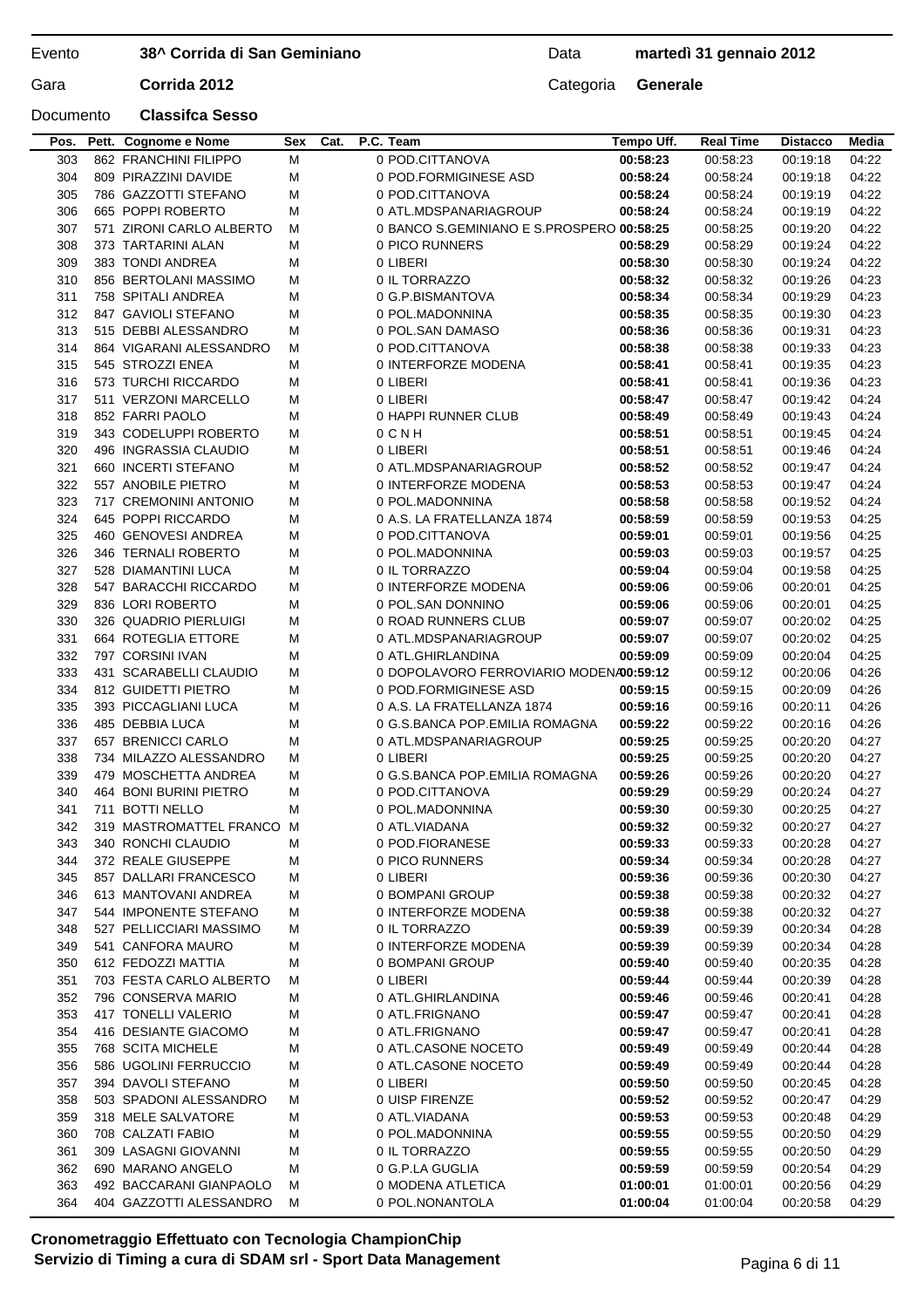Data **martedì 31 gennaio 2012**

## Documento **Classifca Sesso**

| Pos.       | Pett. Cognome e Nome                   | Sex | Cat. | P.C. Team                                 | Tempo Uff. | <b>Real Time</b> | <b>Distacco</b> | Media |
|------------|----------------------------------------|-----|------|-------------------------------------------|------------|------------------|-----------------|-------|
| 365        | 712 BARBOLINI LUCA                     | M   |      | 0 POL.MADONNINA                           | 01:00:09   | 01:00:09         | 00:21:04        | 04:30 |
| 366        | 455 ZANOLI AMEDEO                      | M   |      | 0 POD.CITTANOVA                           | 01:00:11   | 01:00:11         | 00:21:05        | 04:30 |
| 367        | 679 BAGNATO ANDREA                     | M   |      | 0 SOC.SPORTIVA LA PATRIA 1879             | 01:00:11   | 01:00:11         | 00:21:05        | 04:30 |
| 368        | 704 MANNI MARCELLO                     | М   |      | 0 LIBERI                                  | 01:00:14   | 01:00:14         | 00:21:09        | 04:30 |
| 369        | 236 PASSERINI LUIGI                    | M   |      | 0 C.U.S. PARMA                            | 01:00:15   | 01:00:15         | 00:21:10        | 04:30 |
| 370        | 706 VERATI MARCO                       | M   |      | 0 POL.MADONNINA                           | 01:00:17   | 01:00:17         | 00:21:12        | 04:30 |
| 371        | 466 MAGNOLI MAURO                      | М   |      | 0 POD.CITTANOVA                           | 01:00:17   | 01:00:17         | 00:21:12        | 04:30 |
| 372        | 403 LO CHIATTO ROCCO                   | М   |      | 0 POL.NONANTOLA                           | 01:00:21   | 01:00:21         | 00:21:16        | 04:31 |
| 373        | 590 PRATI DANIELE                      | М   |      | 0 POD.CORREGGIO                           | 01:00:23   | 01:00:23         | 00:21:17        | 04:31 |
| 374        | 357 ZAPPATERRA VITTORIO                | м   |      | 0 UISP FERRARA                            | 01:00:23   | 01:00:23         | 00:21:18        | 04:31 |
| 375        | 286 CREANZI PIERENRICO                 | м   |      | 0 ATL.TREVIGLIO                           | 01:00:26   | 01:00:26         | 00:21:20        | 04:31 |
| 376        | 838 CAMPAGNOLI MASSIMO                 | м   |      | 0 PICO RUNNERS                            | 01:00:28   | 01:00:28         | 00:21:22        | 04:31 |
| 377        | 860 MALCOTTI ARTEMIO                   | М   |      | 0 ATL.BARILLA (CRAL BARILLA)              | 01:00:29   | 01:00:29         | 00:21:23        | 04:31 |
| 378        | 825 BAROZZI STEFANO                    | М   |      | 0 POL.SAN DONNINO                         | 01:00:30   | 01:00:30         | 00:21:24        | 04:31 |
| 379        | 817 BARONI CARLO                       | M   |      | 0 PENTATHLON MODERNO MODENA               |            | 01:00:31         | 00:21:26        | 04:31 |
| 380        | 379 DONATI GIULIANO                    | M   |      | 0 LIBERI                                  | 01:00:31   | 01:00:32         | 00:21:27        | 04:32 |
|            |                                        |     |      |                                           | 01:00:32   |                  |                 |       |
| 381        | 422 ANCARANI MASSIMO                   | М   |      | 0 LIBERI                                  | 01:00:33   | 01:00:33         | 00:21:28        | 04:32 |
| 382        | 293 MONACO UBALDO SILVIO               | м   |      | 0 POL.OLIMPIA VIGNOLA                     | 01:00:35   | 01:00:35         | 00:21:29        | 04:32 |
| 383        | 332 MERENI MAURO                       | М   |      | 0 3C COMPAGNIA CREMONESE CORRID01:00:37   |            | 01:00:37         | 00:21:31        | 04:32 |
| 384        | 671 FAGGIANI CRISTIAN                  | М   |      | 0 ATLETICA CIBENO                         | 01:00:37   | 01:00:37         | 00:21:32        | 04:32 |
| 385        | 488 ZAMBELLI LUCA                      | М   |      | 0 G.S.BANCA POP.EMILIA ROMAGNA            | 01:00:40   | 01:00:40         | 00:21:35        | 04:32 |
| 386        | 614 LUCIANI PAOLO                      | М   |      | 0 BOMPANI GROUP                           | 01:00:42   | 01:00:42         | 00:21:37        | 04:32 |
| 387        | 366 DELLAQUILA CARMINE                 | м   |      | 0 PICO RUNNERS                            | 01:00:44   | 01:00:44         | 00:21:38        | 04:32 |
| 388        | 688 IULLI LEONARDO                     | М   |      | 0 G.P.LA GUGLIA                           | 01:00:45   | 01:00:45         | 00:21:40        | 04:33 |
| 389        | 564 RAIMONDI PAOLO                     | М   |      | 0 BANCO S.GEMINIANO E S.PROSPERO 01:00:46 |            | 01:00:46         | 00:21:40        | 04:33 |
| 390        | 380 NASTRO GABRIELE                    | М   |      | 0 LIBERI                                  | 01:00:47   | 01:00:47         | 00:21:41        | 04:33 |
| 391        | 798 MALAVASI LUCIANO                   | М   |      | 0 ATL.GHIRLANDINA                         | 01:00:49   | 01:00:49         | 00:21:43        | 04:33 |
| 392        | 820 MENGOLI ALESSANDRO                 | м   |      | 0 PENTATHLON MODERNO MODENA               | 01:00:49   | 01:00:49         | 00:21:43        | 04:33 |
| 393        | 733 MILAZZO SALVATORE                  | м   |      | 0 POL.MADONNINA                           | 01:00:50   | 01:00:50         | 00:21:44        | 04:33 |
| 394        | 514 ABBATI ANDREA                      | M   |      | 0 POL.SAN DAMASO                          | 01:00:52   | 01:00:52         | 00:21:47        | 04:33 |
| 395        | 644 BEVINI ANGELO                      | M   |      | 0 POL.TE CASTELNUOVO RANGONE              | 01:00:56   | 01:00:56         | 00:21:51        | 04:33 |
| 396        | 304 ROSSI MAURO                        | М   |      | 0 IL TORRAZZO                             | 01:01:04   | 01:01:04         | 00:21:59        | 04:34 |
| 397        | 486 MONARI DANIELE                     | М   |      | 0 G.S.BANCA POP.EMILIA ROMAGNA            | 01:01:04   | 01:01:04         | 00:21:59        | 04:34 |
| 398        | 667 GIBERTONI STEFANO                  | М   |      | 0 ATL.MDSPANARIAGROUP                     | 01:01:11   | 01:01:11         | 00:22:06        | 04:34 |
| 399        | 446 ANCESCHI LEVIO                     | М   |      | 0 POD.CITTANOVA                           | 01:01:11   | 01:01:11         | 00:22:06        | 04:34 |
| 400        | 537 BONFATTI GIANNI                    | M   |      | 0 INTERFORZE MODENA                       | 01:01:12   | 01:01:12         | 00:22:06        | 04:35 |
| 401        | 642 CAVUOTO BRUNO                      | M   |      | 0 LIBERI                                  | 01:01:13   | 01:01:13         | 00:22:08        | 04:35 |
| 402        | 869 MESCHIARI ANDREA                   | М   |      | 0 POL.CORASSORI                           | 01:01:16   | 01:01:16         | 00:22:11        | 04:35 |
| 403        | 306 BARBIERI IVAN                      | M   |      | 0 IL TORRAZZO                             | 01:01:19   | 01:01:19         | 00:22:13        | 04:35 |
| 404        | 569 MESSORI STEFANO                    | М   |      | 0 BANCO S.GEMINIANO E S.PROSPERO 01:01:21 |            | 01:01:21         | 00:22:15        | 04:35 |
| 405        | 311 MANTOVI LORENZO                    | М   |      | 0 IL TORRAZZO                             | 01:01:21   | 01:01:21         | 00:22:15        | 04:35 |
| 406        | 301 RUSSO ROSARIO                      | М   |      | 0 UISP MODENA                             | 01:01:22   | 01:01:22         | 00:22:16        | 04:35 |
| 407        | 654 GIOVANNINI CLAUDIO                 | М   |      | 0 ATL.MDSPANARIAGROUP                     | 01:01:23   | 01:01:23         | 00:22:17        | 04:35 |
| 408        | 624 GUIDETTI ENRICO                    | М   |      | 0 POD.SPORTINSIEME FORMIGINE              | 01:01:24   | 01:01:24         | 00:22:18        | 04:35 |
| 409        | <b>804 BADIALI ENOS</b>                | М   |      | 0 POD.FORMIGINESE ASD                     | 01:01:26   | 01:01:26         | 00:22:21        | 04:36 |
| 410        | 669 CIONI MAURIZIO                     | М   |      | 0 ATL.MDSPANARIAGROUP                     | 01:01:30   | 01:01:30         | 00:22:24        | 04:36 |
| 411        | 568 FILIPPI ALESSANDRO                 | M   |      | 0 BANCO S.GEMINIANO E S.PROSPERO 01:01:33 |            | 01:01:33         | 00:22:27        | 04:36 |
| 412        | 782 PONCEMM GIANLUIGI                  | M   |      | 0 POD.RUBIERESE                           | 01:01:34   | 01:01:34         | 00:22:28        | 04:36 |
| 413        | 610 ROLFINI MICHELE                    | М   |      | 0 BOMPANI GROUP                           | 01:01:36   | 01:01:36         | 00:22:31        | 04:36 |
| 414        | 307 RIGHETTI STEFANO                   | М   |      | 0 IL TORRAZZO                             | 01:01:45   | 01:01:45         | 00:22:39        | 04:37 |
| 415        | 578 BERTESI EURO                       | М   |      | 0 POL.SALICETA S.GIULIANO                 | 01:01:46   | 01:01:46         | 00:22:41        | 04:37 |
| 416        | 405 MERCATO FABIO                      | М   |      | 0 POL.NONANTOLA                           | 01:01:55   | 01:01:55         | 00:22:49        | 04:38 |
|            |                                        |     |      |                                           |            |                  |                 |       |
| 417<br>418 | 827 RIGHI MAURO<br>534 PALAZZI ALBERTO | М   |      | 0 POL.SAN DONNINO<br>0 ATL.ORSI           | 01:02:04   | 01:02:04         | 00:22:59        | 04:38 |
|            |                                        | М   |      |                                           | 01:02:08   | 01:02:08         | 00:23:02        | 04:39 |
| 419        | 425 BAGNI STEFANO                      | М   |      | 0 DOPOLAVORO FERROVIARIO MODENA01:02:08   |            | 01:02:08         | 00:23:02        | 04:39 |
| 420        | 378 DAMELE PIETRO                      | М   |      | 0 POD.MUGGIANO                            | 01:02:08   | 01:02:08         | 00:23:03        | 04:39 |
| 421        | 655 MANFREDINI ROBERTO                 | M   |      | 0 ATL.MDSPANARIAGROUP                     | 01:02:12   | 01:02:12         | 00:23:06        | 04:39 |
| 422        | 698 TREMOSINI ENNIO                    | М   |      | 0 G.P.LA GUGLIA                           | 01:02:15   | 01:02:15         | 00:23:09        | 04:39 |
| 423        | 359 ZERBINATI LUCA                     | М   |      | 0 PICO RUNNERS                            | 01:02:18   | 01:02:18         | 00:23:13        | 04:39 |
| 424        | 453 VISTOLI PAOLO                      | М   |      | 0 POD.CITTANOVA                           | 01:02:21   | 01:02:21         | 00:23:16        | 04:40 |
| 425        | 363 BOZZALI ALFREDO                    | М   |      | 0 PICO RUNNERS                            | 01:02:26   | 01:02:26         | 00:23:20        | 04:40 |
| 426        | 828 BERGOMI GIULIO                     | М   |      | 0 POL.SAN DONNINO                         | 01:02:27   | 01:02:27         | 00:23:22        | 04:40 |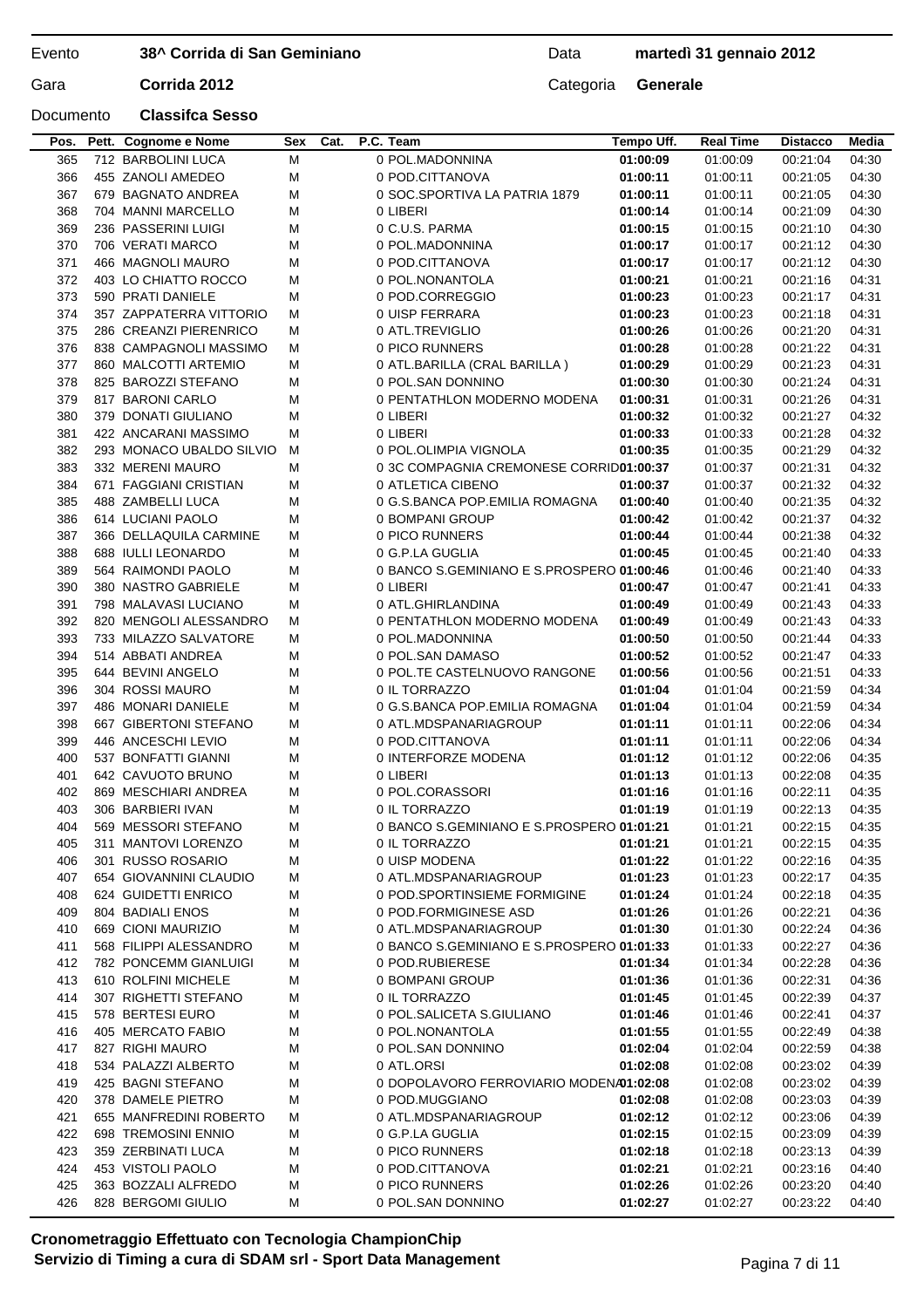Data **martedì 31 gennaio 2012**

## Documento **Classifca Sesso**

Gara **Corrida 2012** Categoria **Generale** 

|     | Pos. Pett. Cognome e Nome   | Sex | Cat. | P.C. Team                                 | Tempo Uff. | <b>Real Time</b> | <b>Distacco</b> | Media |
|-----|-----------------------------|-----|------|-------------------------------------------|------------|------------------|-----------------|-------|
| 427 | 695 ROSTA LUCIO             | M   |      | 0 G.P.LA GUGLIA                           | 01:02:31   | 01:02:31         | 00:23:25        | 04:40 |
| 428 | 878 GALLERANI LORENZO       | M   |      | 0 MODENA ATLETICA                         | 01:02:34   | 01:02:34         | 00:23:28        | 04:41 |
| 429 | 741 CUCCHI STEFANO          | м   |      | 0 LIBERI                                  | 01:02:34   | 01:02:34         | 00:23:29        | 04:41 |
| 430 | 419 OLIVIERI P.GIORGIO      | M   |      | 0 ATL.FRIGNANO                            | 01:02:40   | 01:02:40         | 00:23:34        | 04:41 |
| 431 | 756 SPAGGIARI PATRIZIO      | м   |      | 0 G.P.QUADRIFOGLIO                        | 01:02:41   | 01:02:41         | 00:23:36        | 04:41 |
| 432 | 305 SPINELLI GUIDO          | м   |      | 0 IL TORRAZZO                             | 01:02:47   | 01:02:47         | 00:23:42        | 04:42 |
| 433 | 302 SALVIOLI CORRADO        | M   |      | 0 POL.MADONNINA                           | 01:02:49   | 01:02:49         | 00:23:44        | 04:42 |
| 434 | 746 CAVATORTA MARCO         | M   |      | 0 G.P.QUADRIFOGLIO                        | 01:02:49   | 01:02:49         | 00:23:44        | 04:42 |
| 435 | 788 CASARINI VANNI          | м   |      | 0 POL.CORASSORI                           | 01:02:51   | 01:02:51         | 00:23:45        | 04:42 |
| 436 | 69 GUIDANI SAVERIO          | M   |      | 0 POD.CITTANOVA                           | 01:03:00   | 01:03:00         | 00:23:55        | 04:43 |
|     |                             |     |      |                                           |            |                  |                 |       |
| 437 | 354 POLLONI FABRIZIO        | M   |      | 0 POL.OLIMPIA VIGNOLA                     | 01:03:03   | 01:03:03         | 00:23:57        | 04:43 |
| 438 | 316 ARTIOLI ALBERTO         | M   |      | 0 IL TORRAZZO                             | 01:03:07   | 01:03:07         | 00:24:01        | 04:43 |
| 439 | 349 MAMELI SALVATORE        | M   |      | 0 POD.SASSOLESE                           | 01:03:10   | 01:03:10         | 00:24:05        | 04:43 |
| 440 | 481 SOLIERI PAOLO           | M   |      | 0 G.S.BANCA POP.EMILIA ROMAGNA            | 01:03:16   | 01:03:16         | 00:24:10        | 04:44 |
| 441 | 450 CINQUE ALBERTO          | M   |      | 0 POD.CITTANOVA                           | 01:03:18   | 01:03:18         | 00:24:13        | 04:44 |
| 442 | 739 MALVERTI ROBY           | M   |      | 0 LIBERI                                  | 01:03:19   | 01:03:19         | 00:24:13        | 04:44 |
| 443 | 523 GUERZONI MARCO          | M   |      | 0 POL.CAMPOGALLIANO                       | 01:03:20   | 01:03:20         | 00:24:14        | 04:44 |
| 444 | 566 BORSARI PIER LUIGI      | м   |      | 0 BANCO S.GEMINIANO E S.PROSPERO 01:03:22 |            | 01:03:22         | 00:24:17        | 04:44 |
| 445 | 687 IORI OTTAVIO            | M   |      | 0 G.P.LA GUGLIA                           | 01:03:24   | 01:03:24         | 00:24:19        | 04:44 |
| 446 | 714 VACCARI STEFANO         | M   |      | 0 POL.MADONNINA                           | 01:03:26   | 01:03:26         | 00:24:21        | 04:45 |
| 447 | 715 BARALDI CARLO           | M   |      | 0 POL.MADONNINA                           | 01:03:27   | 01:03:27         | 00:24:21        | 04:45 |
| 448 | 480 BORGHI ADRIANO          | M   |      | 0 G.S.BANCA POP.EMILIA ROMAGNA            | 01:03:27   | 01:03:27         | 00:24:22        | 04:45 |
| 449 | 837 DAVOLI LORENZO          | M   |      | 0 POD.SASSOLESE                           | 01:03:31   | 01:03:31         | 00:24:25        | 04:45 |
| 450 | 368 MAGNANI ANDREA          | м   |      | 0 PICO RUNNERS                            | 01:03:32   | 01:03:32         | 00:24:26        | 04:45 |
| 451 | 748 BUTTITTA PIERO          | M   |      | 0 LIBERI                                  | 01:03:35   | 01:03:35         | 00:24:29        | 04:45 |
| 452 | 696 STOPPINI DOMENICO       | M   |      | 0 G.P.LA GUGLIA                           | 01:03:36   | 01:03:36         | 00:24:31        | 04:45 |
| 453 | 738 MAINI GLAUCO            | M   |      | 0 LIBERI                                  | 01:03:40   | 01:03:40         | 00:24:34        | 04:46 |
| 454 | 835 DE MARIA GIANNI         | M   |      | 0 POL.SAN DONNINO                         | 01:03:41   | 01:03:41         | 00:24:35        | 04:46 |
|     |                             |     |      |                                           |            |                  |                 |       |
| 455 | 563 RIGHI PAOLO             | M   |      | 0 BANCO S.GEMINIANO E S.PROSPERO 01:03:44 |            | 01:03:44         | 00:24:39        | 04:46 |
| 456 | 589 DEGANI GIOVANNI         | M   |      | 0 POL.SCANDIANESE                         | 01:03:47   | 01:03:47         | 00:24:41        | 04:46 |
| 457 | 713 GARUTI LORENZO          | M   |      | 0 POL.MADONNINA                           | 01:03:49   | 01:03:49         | 00:24:44        | 04:46 |
| 458 | 493 BERGONZINI GIANLUCA     | м   |      | 0 LIBERI                                  | 01:03:52   | 01:03:52         | 00:24:47        | 04:47 |
| 459 | 747 BACCHINI GIAN PAOLO     | M   |      | 0 G.P.QUADRIFOGLIO                        | 01:03:53   | 01:03:53         | 00:24:47        | 04:47 |
| 460 | 303 CLINI ENRICO            | м   |      | 0 ATL.BRESCIA MARATHON                    | 01:03:53   | 01:03:53         | 00:24:48        | 04:47 |
| 461 | 462 FRANCIOSI PAOLO         | M   |      | 0 POD.CITTANOVA                           | 01:03:54   | 01:03:54         | 00:24:48        | 04:47 |
| 462 | 740 LAMI STEFANO            | M   |      | 0 LIBERI                                  | 01:03:54   | 01:03:54         | 00:24:49        | 04:47 |
| 463 | 426 BORGHI FABIO            | M   |      | 0 DOPOLAVORO FERROVIARIO MODENA01:03:57   |            | 01:03:57         | 00:24:51        | 04:47 |
| 464 | 608 PEDRETTI FRANCO         | M   |      | 0 ACETO BALSAMICO DEL DUCA                | 01:04:03   | 01:04:03         | 00:24:57        | 04:47 |
| 465 | 502 PACINI WALTER           | M   |      | 0 UISP FIRENZE                            | 01:04:03   | 01:04:03         | 00:24:58        | 04:47 |
| 466 | 656 BASENGHI UBER           | М   |      | 0 ATL.MDSPANARIAGROUP                     | 01:04:06   | 01:04:06         | 00:25:01        | 04:48 |
| 467 | 385 CASTAGNETI MARCO        | M   |      | 0 LIBERI                                  | 01:04:07   | 01:04:07         | 00:25:02        | 04:48 |
| 468 | 384 MASETTI MASSIMO         | M   |      | 0 LIBERI                                  | 01:04:07   | 01:04:07         | 00:25:02        | 04:48 |
| 469 | 519 BEGA ADRIANO            | M   |      | 0 POL.CAMPOGALLIANO                       | 01:04:10   | 01:04:10         | 00:25:04        | 04:48 |
| 470 | 396 GRILLENZONI ALESSANDROM |     |      | 0 LIBERI                                  | 01:04:14   | 01:04:14         | 00:25:08        | 04:48 |
| 471 | 386 BURGONI CRISTIAN        | м   |      | 0 LIBERI                                  | 01:04:16   | 01:04:16         | 00:25:10        | 04:48 |
| 472 | 876 TORRICELLI WERTHER      | M   |      | 0 UISP MODENA                             | 01:04:20   | 01:04:20         | 00:25:15        | 04:49 |
| 473 | 802 GIUTTARI GIUSEPPE       | M   |      | 0 POL.MADONNINA                           | 01:04:22   | 01:04:22         | 00:25:17        | 04:49 |
| 474 | 651 TASSI LUCA              | M   |      | 0 ATL.MDSPANARIAGROUP                     | 01:04:33   | 01:04:33         | 00:25:28        | 04:50 |
| 475 | 402 SERAFINI DANIELE        | M   |      | 0 POL.NONANTOLA                           | 01:04:41   | 01:04:41         | 00:25:36        | 04:50 |
| 476 | 540 PAZZI ROBERTO           |     |      | 0 INTERFORZE MODENA                       |            |                  |                 |       |
|     | 716 RISTALLO VALENTINO      | M   |      |                                           | 01:04:42   | 01:04:42         | 00:25:36        | 04:50 |
| 477 |                             | M   |      | 0 POL.MADONNINA                           | 01:04:43   | 01:04:43         | 00:25:37        | 04:50 |
| 478 | 616 SILVIERI MASSIMO        | М   |      | 0 BOMPANI GROUP                           | 01:04:44   | 01:04:44         | 00:25:39        | 04:50 |
| 479 | 731 BORGHI EMILIO           | M   |      | 0 POL.SPILAMBERTESE                       | 01:04:46   | 01:04:46         | 00:25:41        | 04:51 |
| 480 | 761 BONACINI RICCARDO       | M   |      | 0 LIBERI                                  | 01:04:47   | 01:04:47         | 00:25:41        | 04:51 |
| 481 | 399 TESTI SIMONE            | M   |      | 0 POL.NONANTOLA                           | 01:04:54   | 01:04:54         | 00:25:49        | 04:51 |
| 482 | 834 ROSINA MASSIMO          | М   |      | 0 POL.SAN DONNINO                         | 01:04:59   | 01:04:59         | 00:25:54        | 04:52 |
| 483 | 628 BATTELLI STEFANO        | М   |      | 0 POL.FORESE NORD                         | 01:05:00   | 01:05:00         | 00:25:55        | 04:52 |
| 484 | 495 LOBINA FABRIZIO         | М   |      | 0 POL.MADONNINA                           | 01:05:06   | 01:05:06         | 00:26:00        | 04:52 |
| 485 | 880 PINI LUCA               | M   |      | 0 LIBERI                                  | 01:05:06   | 01:05:06         | 00:26:01        | 04:52 |
| 486 | 499 MONELLI BRUNO           | M   |      | 0 POL.OLIMPIA VIGNOLA                     | 01:05:07   | 01:05:07         | 00:26:02        | 04:52 |
| 487 | 178 ANDREOTTI GIORDANO      | M   |      | 0 POL.CASTELFRANCO E.                     | 01:05:10   | 01:05:10         | 00:26:05        | 04:52 |
| 488 | 121 NEGRINI ALBERTO         | м   |      | 0 POD.CITTANOVA                           | 01:05:15   | 01:05:15         | 00:26:10        | 04:53 |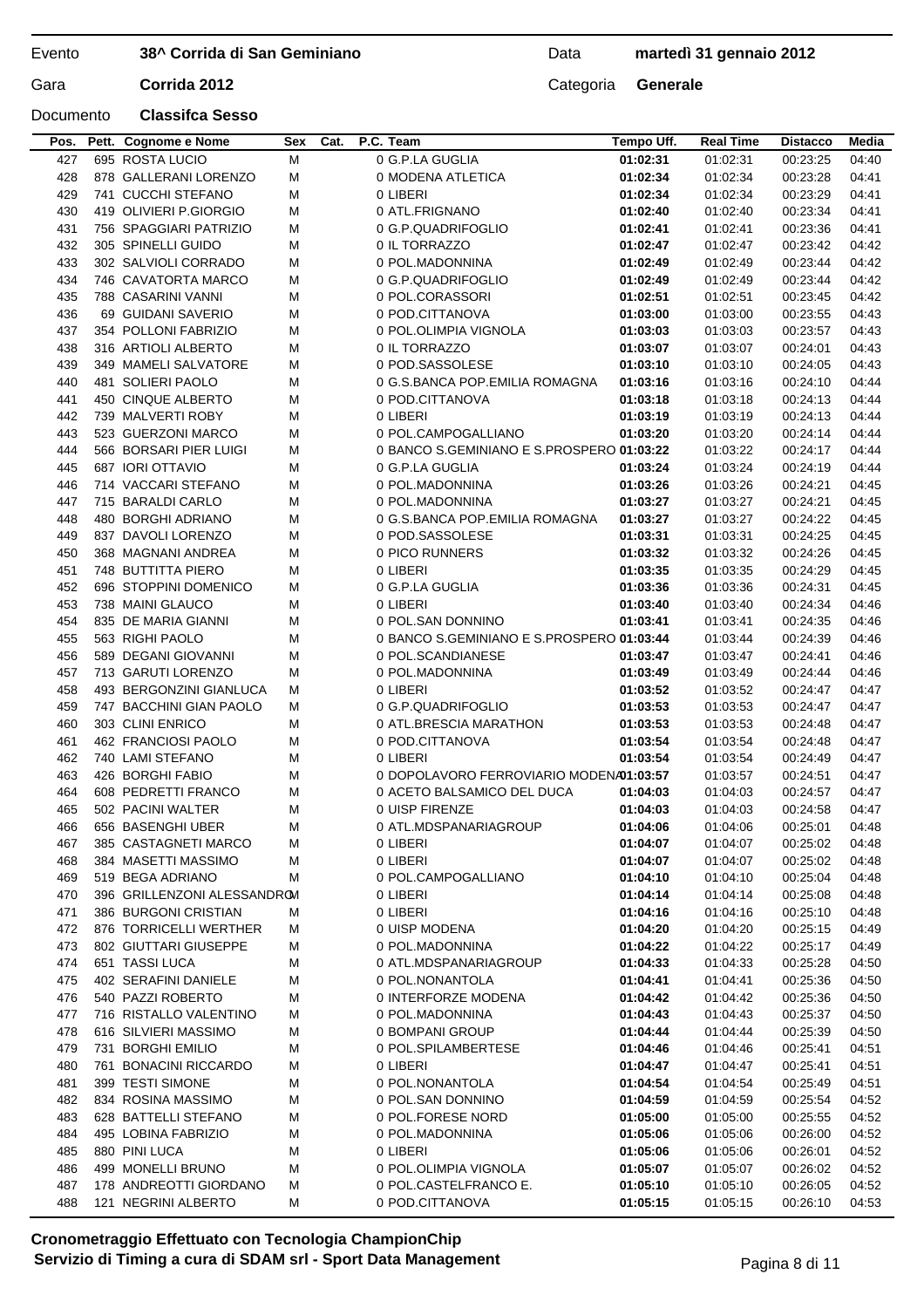## Data **martedì 31 gennaio 2012**

Documento **Classifca Sesso**

| Pos. | Pett. Cognome e Nome     | Sex | Cat. | P.C. Team                                 | Tempo Uff. | <b>Real Time</b> | <b>Distacco</b> | Media |
|------|--------------------------|-----|------|-------------------------------------------|------------|------------------|-----------------|-------|
| 489  | 795 BERNARDONI MASSIMO   | м   |      | 0 ATL.GHIRLANDINA                         | 01:05:29   | 01:05:29         | 00:26:23        | 04:54 |
| 490  | 762 PALTRINIERI ALESSIO  | M   |      | 0 MODENA ATLETICA                         | 01:05:37   | 01:05:37         | 00:26:32        | 04:54 |
| 491  | 764 ROVERSI ROBERTO      | M   |      | 0 MODENA ATLETICA                         | 01:05:38   | 01:05:38         | 00:26:32        | 04:54 |
| 492  | 728 CUOGHI ELIANO        | M   |      | 0 POL.SPILAMBERTESE                       | 01:05:38   | 01:05:38         | 00:26:32        | 04:54 |
| 493  | 0 null null              | M   |      | 0                                         | 01:05:43   | 01:05:43         | 00:26:38        | 04:55 |
| 493  | 883 ARTINI PAOLO         | M   |      | 0 RINASCITA MUARCHI AREZZO                | 01:05:43   | 01:05:43         | 00:26:38        | 04:55 |
| 494  | 430 RICUCCI PASQUALE     | м   |      | 0 DOPOLAVORO FERROVIARIO MODENA01:05:45   |            | 01:05:45         | 00:26:39        | 04:55 |
| 495  | 663 ALBERGUCCI ANDREINO  | м   |      | 0 ATL.MDSPANARIAGROUP                     | 01:05:45   | 01:05:45         | 00:26:40        | 04:55 |
| 496  | 347 FIORE SEVERIO        | м   |      | 0 AMATORI ATL.ACQUAVIVA                   | 01:05:50   | 01:05:50         | 00:26:45        | 04:55 |
| 497  | 799 RONCAGLIA MASSIMO    | м   |      | 0 ATL.GHIRLANDINA                         | 01:05:50   | 01:05:50         | 00:26:45        | 04:55 |
| 498  | 522 GUALDI GABRIELE      | M   |      | 0 POL.CAMPOGALLIANO                       | 01:05:56   | 01:05:56         | 00:26:50        | 04:56 |
| 499  | 389 TREZZA GIOVANNI      | м   |      | 0 LIBERI                                  | 01:05:56   | 01:05:56         | 00:26:50        | 04:56 |
| 500  | 546 RIVA GIULIANO        | M   |      | 0 INTERFORZE MODENA                       | 01:05:57   | 01:05:57         | 00:26:51        | 04:56 |
| 501  | 718 BUSELLI LORIS        | м   |      | 0 POL.MADONNINA                           | 01:05:57   | 01:05:57         | 00:26:52        | 04:56 |
| 502  | 816 ZANFI DAVIDE         | м   |      | 0 PENTATHLON MODERNO MODENA               | 01:06:00   | 01:06:00         | 00:26:55        | 04:56 |
| 503  | 530 FRACCAROLI TIZIANO   | м   |      | 0 G.S.D.MOMBOCAR                          | 01:06:01   | 01:06:01         | 00:26:55        | 04:56 |
| 504  | 810 ZINI NICO            | м   |      | 0 POD.FORMIGINESE ASD                     | 01:06:04   | 01:06:04         | 00:26:58        | 04:56 |
| 505  | 375 TEMPORIN SILVANO     | м   |      | 0 G.S.MONTESTELLA                         | 01:06:13   | 01:06:13         | 00:27:08        | 04:57 |
| 506  | 312 BRANCOLINI DUILIO    | M   |      | 0 IL TORRAZZO                             | 01:06:22   | 01:06:22         | 00:27:16        | 04:58 |
| 507  | 643 CAVUOTO MICHELE      | м   |      | 0 LIBERI                                  | 01:06:26   | 01:06:26         | 00:27:21        | 04:58 |
| 508  | 581 SANDRI LUCA          | м   |      | 0 POL.SALICETA S.GIULIANO                 | 01:06:34   | 01:06:34         | 00:27:29        | 04:59 |
| 509  | 875 VIGNOCCHI GIUSEPPE   | м   |      | 0 POL.MADONNINA                           | 01:06:35   | 01:06:35         | 00:27:30        | 04:59 |
| 510  | 315 BARCHI CLAUDIO       | м   |      | 0 IL TORRAZZO                             | 01:06:43   | 01:06:43         | 00:27:37        | 04:59 |
| 511  | 824 BONACORSI RUBES      | м   |      | 0 POL.SAN DONNINO                         | 01:06:45   | 01:06:45         | 00:27:40        | 05:00 |
| 512  | 395 PANINI GIANCARLO     | M   |      | 0 LIBERI                                  | 01:07:04   | 01:07:04         | 00:27:58        | 05:01 |
| 513  | 732 RICCI MAURIZIO       | м   |      | 0 POL.SPILAMBERTESE                       | 01:07:10   | 01:07:10         | 00:28:04        | 05:01 |
| 514  | 819 LOSI PAOLO           | M   |      | 0 PENTATHLON MODERNO MODENA               | 01:07:17   | 01:07:17         | 00:28:11        | 05:02 |
| 515  | 483 ZAMBON MASSIMO       | M   |      | 0 G.S.BANCA POP.EMILIA ROMAGNA            | 01:07:20   | 01:07:20         | 00:28:14        | 05:02 |
| 516  | 863 CIONINI PAOLO        | M   |      | 0 POD.CITTANOVA                           | 01:07:26   | 01:07:26         | 00:28:20        | 05:03 |
| 517  | 348 MARRI FABIO          | М   |      | 0 POD.SASSOLESE                           | 01:07:29   | 01:07:29         | 00:28:23        | 05:03 |
| 518  | 844 RIGHI RENZO          | M   |      | 0 POD.CORREGGIO                           | 01:07:30   | 01:07:30         | 00:28:24        | 05:03 |
| 519  | 673 ZILIBOTTI GIUSEPPE   | м   |      | 0 ATLETICA CIBENO                         | 01:07:33   | 01:07:33         | 00:28:27        | 05:03 |
| 520  | 871 ROSSELLI DOMENICO    | м   |      | 0 C N H                                   | 01:07:33   | 01:07:33         | 00:28:27        | 05:03 |
| 521  | 851 SOLMI FRANCESCO      | м   |      | 0 MODENA ATLETICA                         | 01:07:36   | 01:07:36         | 00:28:31        | 05:03 |
| 522  | 542 CASARA GIOVANNI      | м   |      | 0 INTERFORZE MODENA                       | 01:07:37   | 01:07:37         | 00:28:31        | 05:03 |
| 523  | 848 LO PICCOLO SALVATORE | м   |      | 0 POL.MADONNINA                           | 01:07:46   | 01:07:46         | 00:28:41        | 05:04 |
| 524  | 371 PETRUCCI DANNY       | м   |      | 0 PICO RUNNERS                            | 01:07:49   | 01:07:49         | 00:28:43        | 05:04 |
| 525  | 494 CIPOLLI ROBERTO      | м   |      | 0 LIBERI                                  | 01:07:51   | 01:07:51         | 00:28:46        | 05:04 |
| 526  | 699 VENTURELLI CLAUDIO   | м   |      | 0 G.P.LA GUGLIA                           | 01:07:54   | 01:07:54         | 00:28:48        | 05:05 |
| 527  | 593 LORENZI STEFANO      | м   |      | 0 POD.CORREGGIO                           | 01:07:57   | 01:07:57         | 00:28:52        | 05:05 |
| 528  | 513 DAVOGLIO ALBINO      | M   |      | 0 POL.SAN DAMASO                          | 01:07:58   | 01:07:58         | 00:28:52        | 05:05 |
| 529  | 567 SANTINI CARLO        | м   |      | 0 BANCO S.GEMINIANO E S.PROSPERO 01:07:58 |            | 01:07:58         | 00:28:53        | 05:05 |
| 530  | 620 FORLANI MAURIZIO     | M   |      | 0 BOMPANI GROUP                           | 01:07:58   | 01:07:58         | 00:28:53        | 05:05 |
| 531  | 369 MANTOVANI MAURIZIO   | M   |      | 0 PICO RUNNERS                            | 01:08:01   | 01:08:01         | 00:28:56        | 05:05 |
| 532  | 806 PANINI MASSIMO       | M   |      | 0 POD.FORMIGINESE ASD                     | 01:08:04   | 01:08:04         | 00:28:58        | 05:05 |
| 533  | 826 RONCHETTI DAVIDE     | м   |      | 0 POL.SAN DONNINO                         | 01:08:04   | 01:08:04         | 00:28:58        | 05:05 |
| 534  | 452 VERZONI PIERLUIGI    | M   |      | 0 POD.CITTANOVA                           | 01:08:11   | 01:08:11         | 00:29:06        | 05:06 |
| 535  | 775 DOSI FABIO           | м   |      | 0 G.P.CRAL ARTA AMPS                      | 01:08:12   | 01:08:12         | 00:29:06        | 05:06 |
| 536  | 611 FERRACIOLI DAVIDE    | M   |      | 0 BOMPANI GROUP                           | 01:08:28   | 01:08:28         | 00:29:22        | 05:07 |
| 537  | 506 MINIGHETTI VALTER    | м   |      | 0 UISP FIRENZE                            | 01:08:30   | 01:08:30         | 00:29:24        | 05:07 |
| 538  | 397 VENTURELLI IVANO     | м   |      | 0 POL.OLIMPIA VIGNOLA                     | 01:08:31   | 01:08:31         | 00:29:26        | 05:07 |
| 539  | 648 CHILETTI GIAN PAOLO  | м   |      | 0 ATL.MDSPANARIAGROUP                     | 01:08:38   | 01:08:38         | 00:29:32        | 05:08 |
| 540  | 320 LUCIN LUIGI          | M   |      | 0 G.S.FRAVEGGIO                           | 01:08:41   | 01:08:41         | 00:29:35        | 05:08 |
| 541  | 345 MANTOVANI ANDREA     | M   |      | 0 LIBERI                                  | 01:08:44   | 01:08:44         | 00:29:38        | 05:08 |
| 542  | 467 BIONDO GIACOMO       | M   |      | 0 POD.CITTANOVA                           | 01:08:47   | 01:08:47         | 00:29:42        | 05:09 |
| 543  | 769 GENNARI ELVINO       | M   |      | 0 AVIS S.FELICE                           | 01:08:54   | 01:08:54         | 00:29:48        | 05:09 |
| 544  | 772 GENNARI GIULIANO     | м   |      | 0 AVIS S.FELICE                           | 01:08:54   | 01:08:54         | 00:29:49        | 05:09 |
| 545  | 770 GENNARI LORIS        | M   |      | 0 AVIS S.FELICE                           | 01:08:54   | 01:08:54         | 00:29:49        | 05:09 |
| 546  | 604 ALBICINI VALTER      | M   |      | 0 ACETO BALSAMICO DEL DUCA                | 01:08:54   | 01:08:54         | 00:29:49        | 05:09 |
| 547  | 646 FRANCHINI FEDERICO   | м   |      | 0 POL.PORTA SARAGOZZA                     | 01:08:55   | 01:08:55         | 00:29:50        | 05:09 |
| 548  | 308 ZACCARELLI WILLIAM   | M   |      | 0 IL TORRAZZO                             | 01:08:58   | 01:08:58         | 00:29:53        | 05:09 |
| 549  | 535 DI PRINZIO EUGENIO   | м   |      | 0 INTERFORZE MODENA                       | 01:09:01   | 01:09:01         | 00:29:56        | 05:10 |
|      |                          |     |      |                                           |            |                  |                 |       |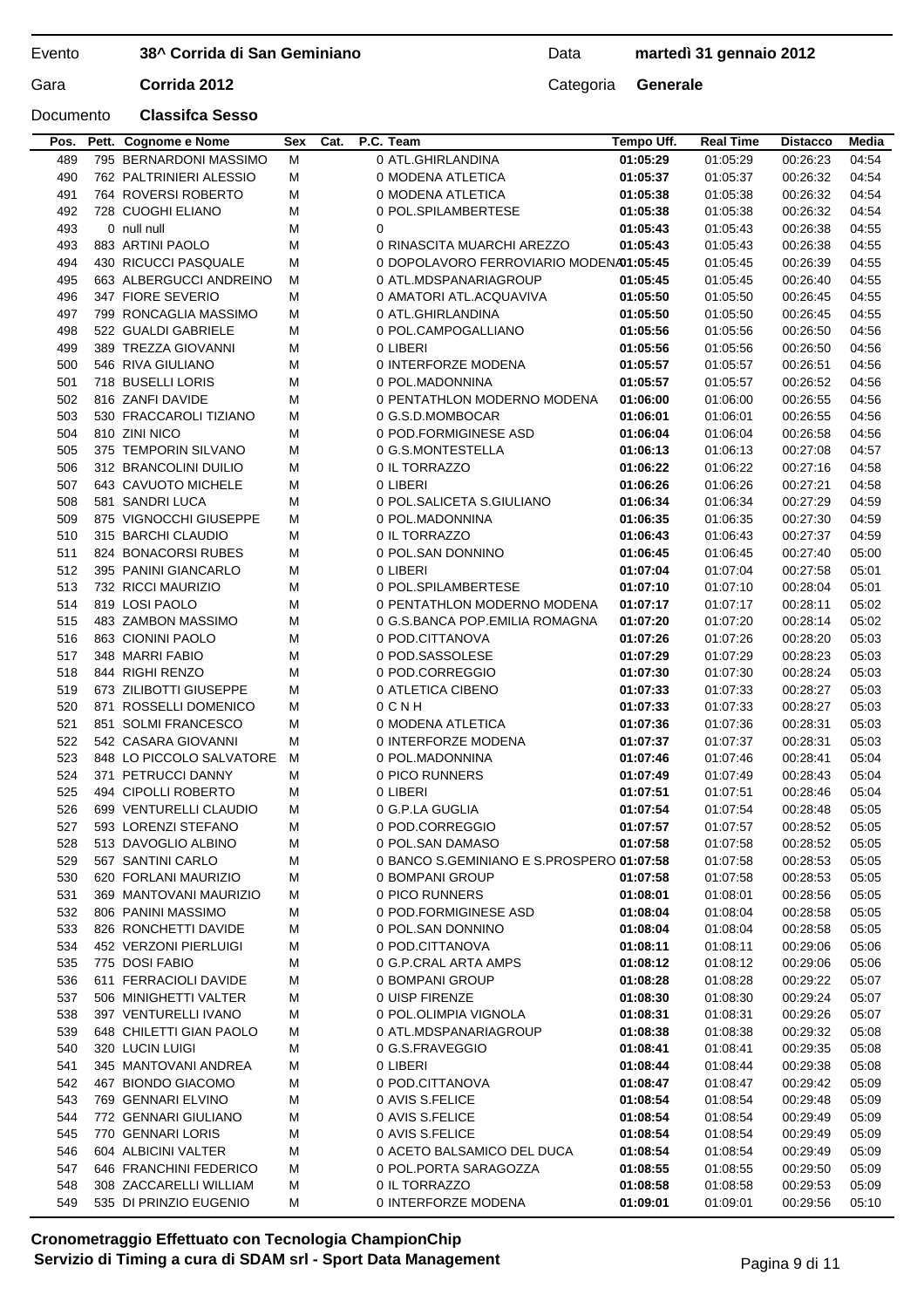Data **martedì 31 gennaio 2012**

## Documento **Classifca Sesso**

| Pos. | Pett. Cognome e Nome       | Sex | Cat. | P.C. Team                               | Tempo Uff. | <b>Real Time</b> | <b>Distacco</b> | Media |
|------|----------------------------|-----|------|-----------------------------------------|------------|------------------|-----------------|-------|
| 550  | 617 BOMBONATI FABRIZIO     | M   |      | 0 BOMPANI GROUP                         | 01:09:16   | 01:09:16         | 00:30:10        | 05:11 |
| 551  | 548 MASELLI PIETRO         | м   |      | 0 INTERFORZE MODENA                     | 01:09:18   | 01:09:18         | 00:30:13        | 05:11 |
| 552  | 549 BUTELLI ROBERTO        | M   |      | 0 INTERFORZE MODENA                     | 01:09:19   | 01:09:19         | 00:30:13        | 05:11 |
| 553  | 575 LOVATO IVANO           | M   |      | 0 POL.SALICETA S.GIULIANO               | 01:09:20   | 01:09:20         | 00:30:15        | 05:11 |
| 554  | 477 LUSSO EMANUELE         | M   |      | 0 G.S.BANCA POP.EMILIA ROMAGNA          | 01:09:23   | 01:09:23         | 00:30:17        | 05:11 |
| 555  | 374 ZERBINATI LIBERO       | M   |      | 0 PICO RUNNERS                          | 01:09:27   | 01:09:27         | 00:30:21        | 05:12 |
| 556  | 767 BONEZZI ERMINIO        | M   |      | 0 LIBERI                                | 01:09:39   | 01:09:39         | 00:30:33        | 05:12 |
| 557  | 829 GOZZI LUIGI            | м   |      | 0 POL.SAN DONNINO                       | 01:09:41   | 01:09:41         | 00:30:35        | 05:13 |
| 558  | 421 GRAFFIEDI GIOVANNI     | M   |      | 0 SEVEN SAVIGNANO SUL RUBICONE          | 01:09:48   | 01:09:48         | 00:30:43        | 05:13 |
| 559  | 815 GRANDI RICCARDO        | м   |      | 0 PENTATHLON MODERNO MODENA             | 01:09:52   | 01:09:52         | 00:30:47        | 05:13 |
| 560  | 633 BEDINI MAURO           | M   |      | 0 POD.MODENESE                          | 01:09:52   | 01:09:52         | 00:30:47        | 05:14 |
| 561  | 691 MIRANDA ROLANDO        | M   |      | 0 G.P.LA GUGLIA                         | 01:09:58   | 01:09:58         | 00:30:52        | 05:14 |
| 562  | 482 FILIPPETTI ANDREA      | м   |      | 0 G.S.BANCA POP.EMILIA ROMAGNA          | 01:10:02   | 01:10:02         | 00:30:57        | 05:14 |
| 563  | 521 BRUNELLI G.PAOLO       | м   |      | 0 POL.CAMPOGALLIANO                     | 01:10:11   | 01:10:11         | 00:31:05        | 05:15 |
| 564  | 429 MANICARDI MARCO        | м   |      | 0 DOPOLAVORO FERROVIARIO MODENA01:10:31 |            | 01:10:31         | 00:31:25        | 05:16 |
| 565  | 484 GUERZONI GIUSEPPE      | M   |      | 0 G.S.BANCA POP.EMILIA ROMAGNA          | 01:10:35   | 01:10:35         | 00:31:30        | 05:17 |
| 566  | 753 MAININI GIULIANO       | м   |      | 0 POD.BIASOLA                           | 01:11:02   | 01:11:02         | 00:31:56        | 05:19 |
| 567  | 754 MANINI ROBERTO         | м   |      | 0 POD.BIASOLA                           | 01:11:02   | 01:11:02         | 00:31:56        | 05:19 |
| 568  | 329 GALEANDRO EMIDIO       | M   |      | 0 POL.SCANDIANO                         | 01:11:05   | 01:11:05         | 00:31:59        | 05:19 |
| 569  | 592 CILIA FEDERICO         | м   |      | 0 POD.CORREGGIO                         | 01:11:05   | 01:11:05         | 00:32:00        | 05:19 |
| 570  | 387 CORTELLONI MATTEO      | м   |      | 0 LIBERI                                | 01:11:10   | 01:11:10         | 00:32:05        | 05:19 |
| 571  | 561 MARENDON MASSIMILIANOM |     |      | 0 LIBERI                                | 01:11:22   | 01:11:22         | 00:32:16        | 05:20 |
| 572  | 538 MONDINI CESARE         | м   |      | 0 INTERFORZE MODENA                     | 01:11:30   | 01:11:30         | 00:32:24        | 05:21 |
| 573  | 536 BERNINI ROBERTO        | м   |      | 0 INTERFORZE MODENA                     | 01:11:30   | 01:11:30         | 00:32:24        | 05:21 |
| 574  | 874 BORDONI PAOLO          | м   |      | 0 UISP BOLOGNA                          | 01:11:55   | 01:11:55         | 00:32:49        | 05:23 |
| 575  | 344 GOZZI SANDRO           | м   |      | 0 UISP MODENA                           | 01:12:04   | 01:12:04         | 00:32:58        | 05:23 |
| 576  | 692 MORETTI MASSIMILIANO   | м   |      | 0 G.P.LA GUGLIA                         | 01:12:37   | 01:12:37         | 00:33:31        | 05:26 |
| 577  | 313 SAGGIA CLAUDIO         | м   |      | 0 IL TORRAZZO                           | 01:12:42   | 01:12:42         | 00:33:36        | 05:26 |
| 578  | 454 ZACCARINI PAOLO        | м   |      | 0 POD.CITTANOVA                         | 01:12:50   | 01:12:50         | 00:33:45        | 05:27 |
| 579  | 476 FERRANDINA GIUSEPPE    | м   |      | 0 G.S.BANCA POP.EMILIA ROMAGNA          | 01:13:18   | 01:13:18         | 00:34:12        | 05:29 |
| 580  | 623 PIRAGINE ALDO          | м   |      | 0 POD.SPORTINSIEME FORMIGINE            | 01:14:16   | 01:14:16         | 00:35:11        | 05:33 |
| 581  | 424 TIOLI CLAUDIO          | м   |      | 0 QUELLI DI NOVI ANESER                 | 01:14:21   | 01:14:21         | 00:35:15        | 05:34 |
| 582  | 338 EPIFANI GIOVANNI       | м   |      | 0 LIBERI                                | 01:14:28   | 01:14:28         | 00:35:22        | 05:34 |
| 583  | 725 GUARNITI MARCO         | M   |      | 0 POL.MADONNINA                         | 01:15:08   | 01:15:08         | 00:36:03        | 05:37 |
| 584  | 865 BOSCHINI CESARE        | м   |      | 0 POD.CITTANOVA                         | 01:15:48   | 01:15:48         | 00:36:43        | 05:40 |
| 585  | 872 SACCO RENATO ANGELO    | М   |      | 0 POL.TORRILE                           | 01:15:51   | 01:15:51         | 00:36:45        | 05:40 |
| 586  | 490 CUOGHI GIUSEPPE        | м   |      | 0 ATL.SANTAGATESE                       | 01:16:07   | 01:16:07         | 00:37:02        | 05:42 |
| 587  | 842 ZAPPATERRA PIETRO      | м   |      | 0 C.U.S.FERRARA                         | 01:16:24   | 01:16:24         | 00:37:19        | 05:43 |
| 588  | 524 TOSI STEFANO           | м   |      | 0 POL.CAMPOGALLIANO                     | 01:16:37   | 01:16:37         | 00:37:32        | 05:44 |
| 589  | 736 CAMPIOLI DANIELE       | M   |      | 0 POD.CITTANOVA                         | 01:16:59   | 01:16:59         | 00:37:54        | 05:45 |
| 590  | 737 NEGRELLI SIMONE        | м   |      | 0 POD.CITTANOVA                         | 01:16:59   | 01:16:59         | 00:37:54        | 05:45 |
| 591  | 789 GARUTI LUCIANO         | M   |      | 0 POL.CORASSORI                         | 01:17:27   | 01:17:27         | 00:38:21        | 05:48 |
| 592  | 630 SQANGIORGI STEFANO     | м   |      | 0 POL.FORESE NORD                       | 01:17:53   | 01:17:53         | 00:38:48        | 05:50 |
| 593  | 487 MERIGHI ANDREA         | м   |      | 0 G.S.BANCA POP.EMILIA ROMAGNA          | 01:17:56   | 01:17:56         | 00:38:51        | 05:50 |
| 594  | 683 ANDREOLI IMER          | M   |      | 0 G.P.LA GUGLIA                         | 01:18:04   | 01:18:04         | 00:38:58        | 05:50 |
| 595  | 341 BORELLI VAINER         | M   |      | 0 POD.FIORANESE                         | 01:18:45   | 01:18:45         | 00:39:39        | 05:53 |
| 596  | 576 SIRONI LUIGI           | M   |      | 0 POL.SALICETA S.GIULIANO               | 01:19:12   | 01:19:12         | 00:40:07        | 05:55 |
| 597  | 427 BURSI TIZIANO          | M   |      | 0 DOPOLAVORO FERROVIARIO MODENA01:19:37 |            | 01:19:37         | 00:40:31        | 05:57 |
| 598  | 441 MADRIGALI CLAUDIO      | M   |      | 0 POD.CITTANOVA                         | 01:21:29   | 01:21:29         | 00:42:24        | 06:06 |
| 599  | 551 COLOMBINI MARCO        | м   |      | 0 INTERFORZE MODENA                     | 01:22:31   | 01:22:31         | 00:43:25        | 06:10 |
| 600  | 501 BARTOLINI MARCO        | M   |      | 0 UISP FIRENZE                          | 01:23:53   | 01:23:53         | 00:44:47        | 06:16 |
| 601  | 684 BIAGINI ANDREA         | M   |      | 0 G.P.LA GUGLIA                         | 01:24:23   | 01:24:23         | 00:45:18        | 06:19 |
| 602  | 735 MICHELINI FRANCO       | M   |      | 0 POD.CITTANOVA                         | 01:24:39   | 01:24:39         | 00:45:34        | 06:20 |
| 603  | 582 UCCELLATORI ANDREA     | м   |      | 0 LIBERI                                | 01:24:51   | 01:24:51         | 00:45:45        | 06:21 |
| 604  | 632 ZANOLI PAOLO           | м   |      | 0 LIBERI                                | 01:24:51   | 01:24:51         | 00:45:45        | 06:21 |
| 605  | 631 BUDRIESI GIULIO        | м   |      | 0 LIBERI                                | 01:24:51   | 01:24:51         | 00:45:46        | 06:21 |
| 606  | 792 MISELLI GIUSEPPE       | м   |      | 0 SPORTING CLUB SASSUOLO                | 01:25:24   | 01:25:24         | 00:46:19        | 06:23 |
| 607  | 868 ALBERGHINI SETTIMO     | M   |      | 0 POL.CORASSORI                         | 01:26:11   | 01:26:11         | 00:47:05        | 06:27 |
| 608  | 579 BIANCHI EMILIO         | м   |      | 0 POL.SALICETA S.GIULIANO               | 01:26:40   | 01:26:40         | 00:47:34        | 06:29 |
| 609  | 800 TAVONI MARIO           | M   |      | 0 ATL.GHIRLANDINA                       | 01:27:26   | 01:27:26         | 00:48:21        | 06:32 |
| 610  | 350 VECCHI GIORGIO         | M   |      | 0 POL.OLIMPIA VIGNOLA                   | 01:27:37   | 01:27:37         | 00:48:31        | 06:33 |
| 611  | 730 GAGLIARDI ROMANO       | м   |      | 0 POL.SPILAMBERTESE                     | 01:28:06   | 01:28:06         | 00:49:01        | 06:35 |